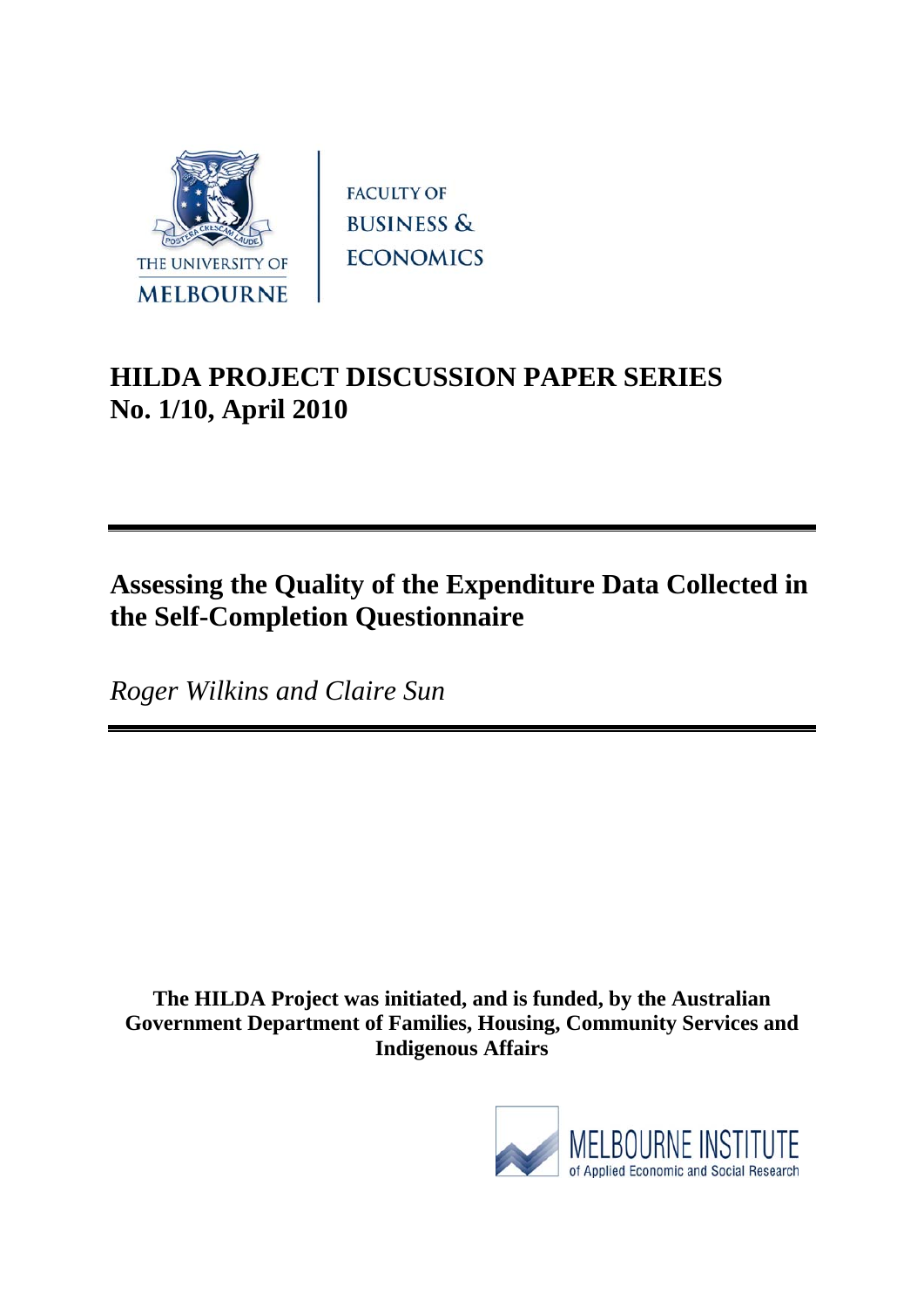#### **Acknowledgement**

Thanks to Mark Wooden for providing information on the history of deliberations and decisions about household expenditure in the HILDA Survey, and for other comments.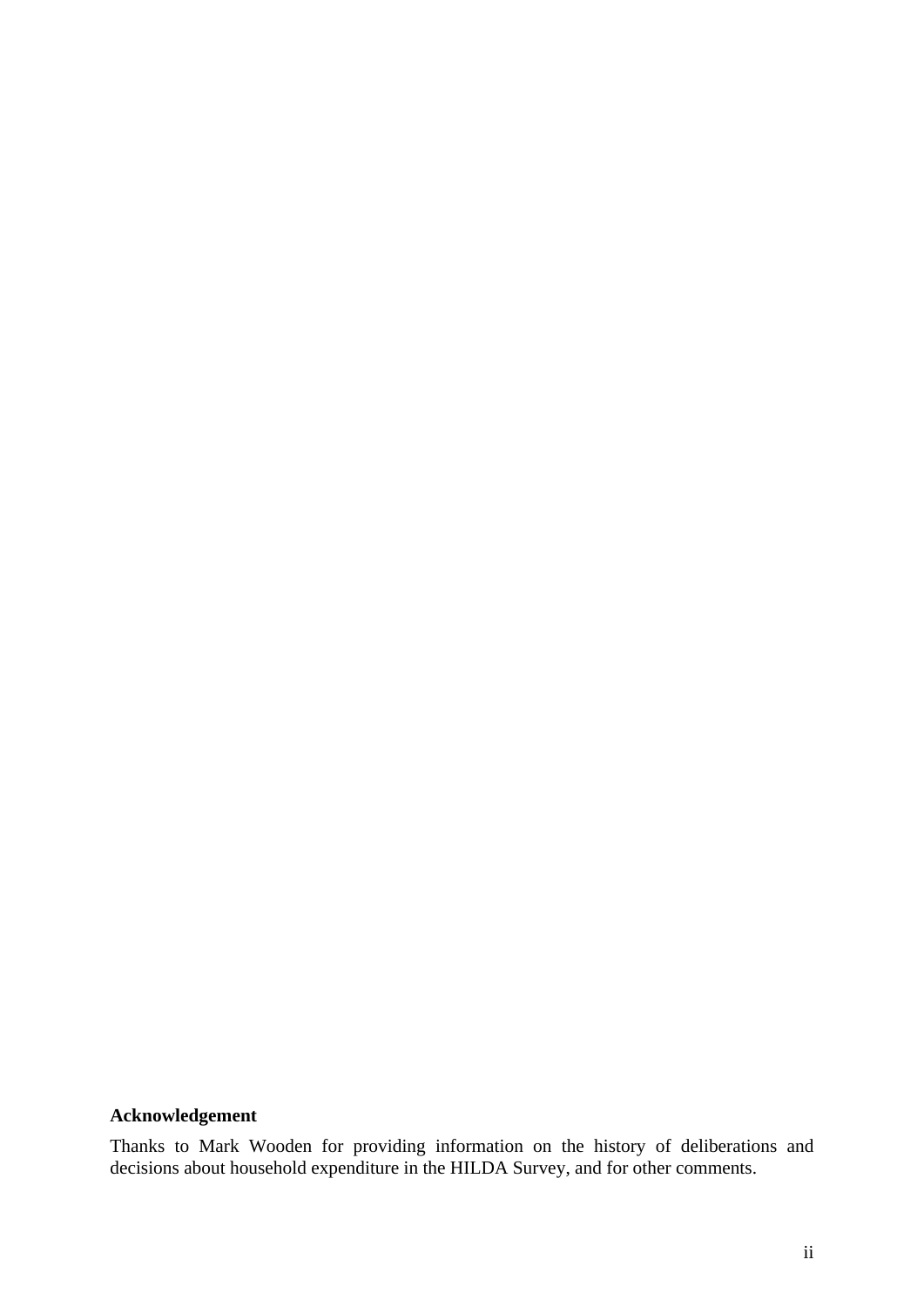#### **1. Introduction**

1

The HILDA Survey is, in part, designed to help analyse living standards in Australia. It thus follows that consideration needs to be given to collecting data on not just income, which is standard in socio-economic surveys, but on household expenditure. From the very inception of the HILDA Survey, consideration has indeed been given to the collection of detailed household expenditure data. Household expenditure was, for example, identified as one of the main candidate topics to be covered as part of the household interview component of the study (the Household Questionnaire, or HQ) in Wave 1. However, during testing phases it was determined that collection of expenditure was either too costly in interview time (especially when respondents felt they had to consult records), or generated poor quality data (in part because of respondents being encouraged to give rough estimates without recourse to records). Ultimately, the only items on which expenditure data were collected in Wave 1 were housing (rent and mortgage payments), child care, groceries and meals eaten out.

At the time of development of the survey instruments for Wave 1, little consideration was given to including expenditure questions in the self-completion questionnaire (SCQ), despite it offering the possibility of overcoming both the time and quality constraints that exist with personal interviewing. That is, there are no time constraints with a self-administered questionnaire, and for this reason data quality may also be increased if respondents are more likely to consult records. Of course, there is still a cost – either the SCQ form will need to be longer (increasing response burden and potential reducing SCQ response rates) or other items would need to be removed.

In Wave 5, a decision was made to introduce a more extensive battery of items about household expenditure than existed previously. Apart from housing and child care, which continued to be collected as part of the HQ, all expenditure items were collected in the  $SCQ<sup>1</sup>$ Specifically, respondents were asked to provide information on the household's weekly expenditure on each of four items, monthly expenditure on each of five items, and annual expenditure on each of nine items. In Wave 6, some modifications were implemented to address perceived shortcomings in the data produced by the Wave 5 SCQ. This resulted in the SCQ containing five weekly expenditure items, five monthly expenditure items and fifteen annual expenditure. From Wave 6 to Wave 9, the expenditure questions did not change. In this paper, we examine the quality of the expenditure data collected since the Wave 6 approach was adopted.

The primary motivation for the collection of expenditure data is interest in the level of households' *consumption* rather than their expenditure per se. This in part explains the differential time frames for measurement of expenditure. Expenditure on non-durables purchased on a reasonably regular basis are obtained for weekly or monthly time frames, whereas for durables and other items typically bought infrequently and/or irregularly, annual expenditure is obtained. Nevertheless, even if all items of household expenditure are captured by the survey, measured expenditure will not equal consumption. This is because of the existence of in-kind provision of consumption goods and services, such as occurs to a significant extent with health and education, and also because many durables, such as motor vehicles, electrical appliances and furniture, are consumed over periods longer than one year. However, given the focus of this paper is on the quality of the expenditure data, rather than on its ability to measure consumption, we restrict our attention to how well the HILDA Survey measures household expenditure over the time frames it adopts.

 $<sup>1</sup>$  The HQ questions on groceries and meals eaten out were retained in Wave 5, but SCQ questions on these items</sup> were also included.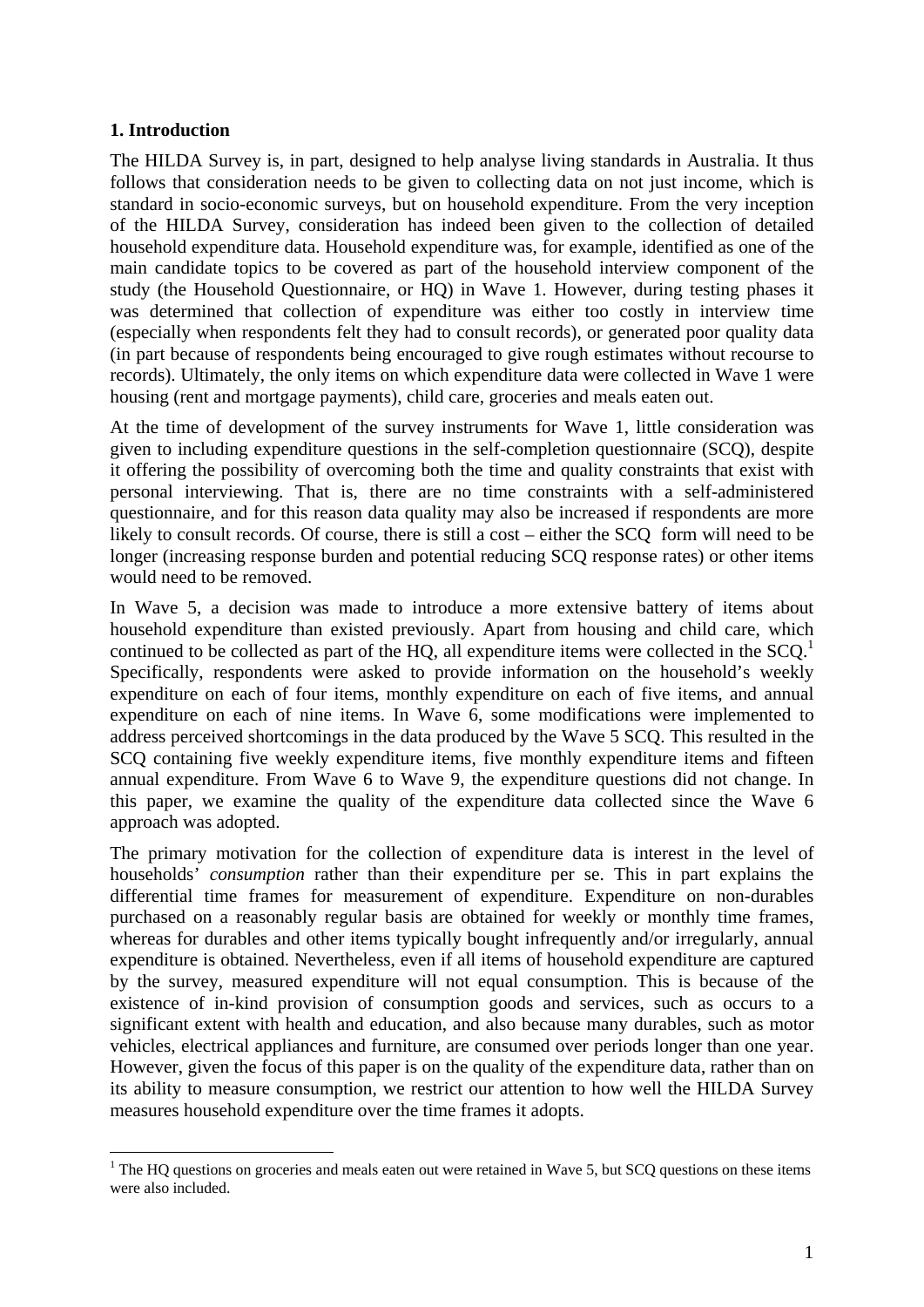To do this, in Section 2 we first consider how comprehensive the expenditure data are in theory. Despite the motivation being the measurement of household consumption, it was recognised early on that the need to obtain expenditure data in a succinct manner in the SCQ meant comprehensive expenditure data was not possible. Given that the usefulness of the household expenditure data to some extent hinges on how complete a measure of expenditure it provides, it is relevant to identify the proportion of expenditure the survey *attempts* to measure and the components that are not measured. This is undertaken by analysis of the ABS Household Expenditure Survey (HES) conducted in 2003-04 (the most recent survey for which data are currently available). While HES is a survey of a sample of households and therefore confronts many of the same issues in the measurement of household expenditure as the HILDA Survey, it is clearly the best available external benchmark on household expenditure in Australia. The ABS makes considerable efforts to obtain accurate estimates of household expenditure, including issuing respondents with a 'shopping diary' in which they are to record all expenditures over a two week period.

In Sections 3, 4 and 5, we then consider the quality of the expenditure information that is actually collected. Why might the quality of the expenditure data be deficient? Accurate expenditure data are difficult to obtain for any household survey because of the difficulty respondents have providing the information. It is, quite simply, difficult for individuals to recall and aggregate all of the many expenditures made in a household. One response to this is to adopt the 'shopping diary' method of collection used by the ABS for HES, although this is less useful for measuring individual households' expenditure on durables and other irregularly-purchased items. Quality issues may also arise from the number and nature of the expenditure questions asked of respondents. In general, one might expect more questions, and the tailoring of questions to suit the nature of the expenditure item, to produce better quality data. Indeed, concerns about both these aspects of the expenditure questions in Wave 5 underpinned some of the changes made to the SCQ in Wave 6. Nonetheless, space constraints in the SCQ, and the limitations imposed by the nature of the instrument (compared, for example, with personal interview) mean that efforts to improve data quality may not have been completely successful.

We take two approaches to assessing the quality of the expenditure data collected. First, we consider Waves 6 to 8 of the HILDA SCQ data in isolation, in Section 3 examining nonresponse to the SCQ expenditure questions, and in Section 4 examining disagreement within the household among those households with more than one person responding to the household expenditure questions. Second, in Section 5, we compare the estimates obtained from the HILDA SCQ data with estimates obtained from comparable HES data.

#### **2. Scope of the expenditure data collected**

Although the primary focus of this paper is on the quality of the expenditure data collected in the SCQ since Wave 6, an important part of this assessment is to consider the broader question of the scope or coverage of all expenditure data collected in the HILDA Survey, which includes information gathered in the HQ.

Figure 1 presents summary information on the scope of the expenditure data collected by the HILDA Survey. The figure plots the proportion of household expenditure theoretically measured by HILDA in each wave, based on the 2003-04 HES. That is, in each wave, the value of the HES expenditure items that are in principle measured by HILDA is expressed as a proportion of total household expenditure in 2003-04. Note that only HES data is used in producing figure; all that varies over the eight waves is the expenditure items included in the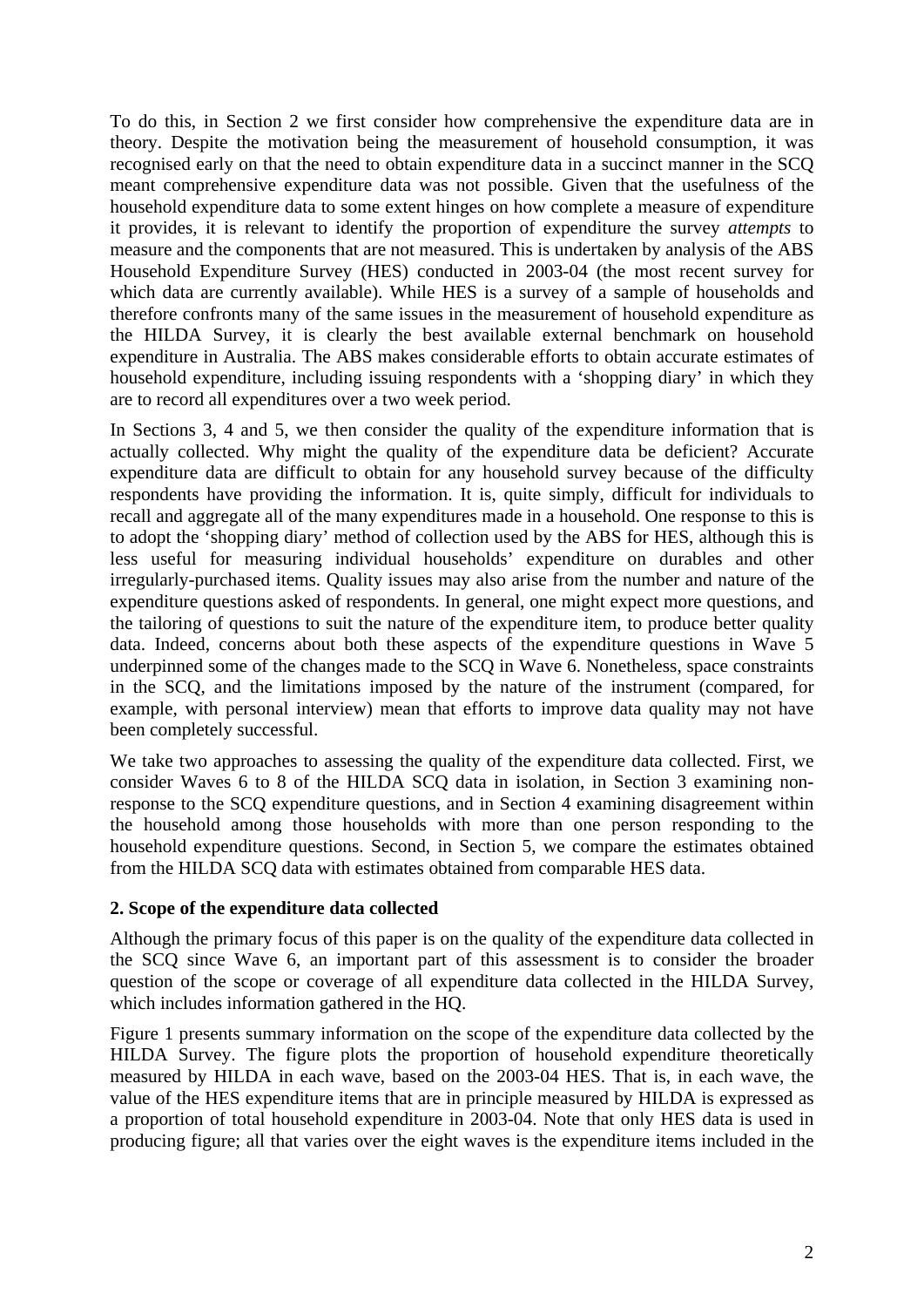numerator of the calculation. Total expenditure (the denominator) equals the sum of all items of expenditure on goods and services in the HES data set.2

The HES expenditure data are highly disaggregated – there are approximately 300 items distinguished in the publicly released data – but even so, some expenditure items have components that are theoretically measured by the HILDA Survey and other components that are not measured. Two lines are therefore drawn in Figure 1, which can be thought of as lower and upper bounds on the proportion of expenditure in principle measured. The upper bound includes all expenditure items distinguished in HES that are fully or partially measured by HILDA, while the lower bound excludes items only partially measured by HILDA. For example, the item 'toiletries and cosmetics' is partially measured by HILDA, since part of this expenditure item will be picked up in reported grocery expenditure (e.g., shampoo, soap, toothpaste), but the non-grocery component of this expenditure item will not be captured (e.g., most cosmetics).

In interpreting Figure 1, note that the HES data will not provide an entirely accurate description of the composition of consumption in years other than 2003-04. Income growth, relative price changes, changes in community preferences, new products as a result of technological change, and a host of other factors will produce changes to the composition of consumption over time. Thus, strictly speaking, the figure shows the proportion of household expenditure theoretically measured by the HILDA Survey when the 2003-04 expenditure composition as measured by HES applies.



<sup>&</sup>lt;sup>2</sup> Notably, this excludes 'Purchase of selected dwelling or other property (excluding mortgage repayments but including outright purchase, deposit, net of sales)' and 'Superannuation and annuities', which more closely correspond to savings or investments rather than goods or services. However, following ABS practice, expenditures on home renovations are included in the expenditure measure, even though a component of this may be considered an investment.

1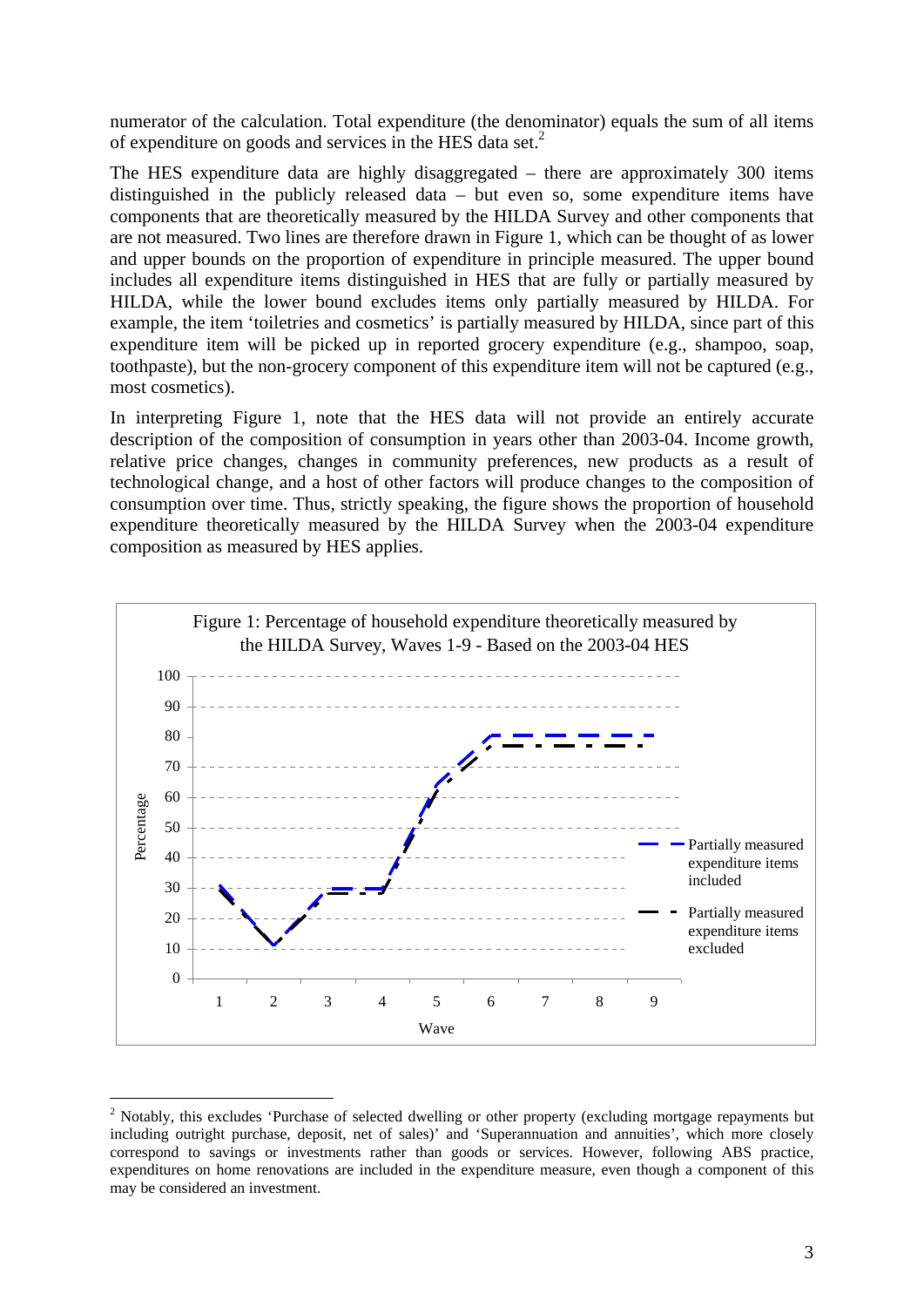As is clear from the figure, and as discussed in the Introduction, at least some expenditure information has been collected in every wave. In Wave 1, expenditures on housing, child care, grocery, meals and tobacco were measured. In Wave 2, only housing and child care expenditure were measured, while in Waves 3 and 4, grocery and meals expenditures were once again measured. The big change came in Wave 5, when the decision to attempt to capture a substantial proportion of household expenditure was made. This resulted in a substantial increase in the proportion of household expenditure theoretically measured, from about 30% to about 65%. The refinements introduced in Wave 6, further increased the scope of the expenditure questions to up to 80% of total expenditure, since when the expenditure questions have remained essentially unchanged.

While efforts to increase the scope of the household expenditure questions have been successful, it remains the case that at least 20% of household expenditure is, by design, not measured by the HILDA Survey. Whether this represents sufficient coverage to allow reliable inferences on household consumption will at least in part depend on the extent to which the included 80% of expenditure is correlated with the remaining  $20\%$  of expenditure.<sup>3</sup> The 2003-04 HES data show a correlation coefficient for the correlation between the expenditure items included in the HILDA Survey in Waves 6 to 9 and the expenditure items excluded to be 0.43 when partially measured items are excluded, and 0.44 when partially measured items are included. Thus, while positively associated, the correlation is far from perfect.

Table 1 examines in more detail the HES expenditure items *not* captured from Wave 6 onwards. For each of 31 categories of expenditure not measured by the HILDA Survey, the table presents the mean value as well as its share of total 2003-04 HES expenditure on goods and services. Table A1 in the Appendix contains a full itemisation of the HES expenditure items contained in each category. The last row of Table 1 also presents the total value and share of expenditure of HES expenditure items partially measured in HILDA. Table A2 itemises the HES expenditure items contained in this category.

No single item in Table 1 accounts for an especially large proportion of total expenditure, the single largest item being council and water rates and related charges, accounting for 2.5% of household expenditure. This to a significant extent reflects the attempt in the design of the HILDA questionnaire to parsimoniously capture most of the important expenditure components. The one notable exception is that a number of items in Table 1 fall under the 'recreation and sport' banner. Almost all of Items 13 and 16-23, and substantial parts of Items 5 and 24, fit in this category. Collectively, they account for 6.5% of household expenditure. In Wave 5, there was an attempt to measure this expenditure, but apparent under-reporting led to the removal of this item from subsequent waves.

1

<sup>&</sup>lt;sup>3</sup> Even if all household expenditure is measured, accuracy of assessments of household consumption will depend on the extent to which household expenditures over the time frames measured correspond to consumption. For example, consumption of durables may not be well measured by annual expenditure, while consumption of goods and services provided in-kind is not measured at all by expenditure, and may be poorly correlated with measured expenditure on other goods and services.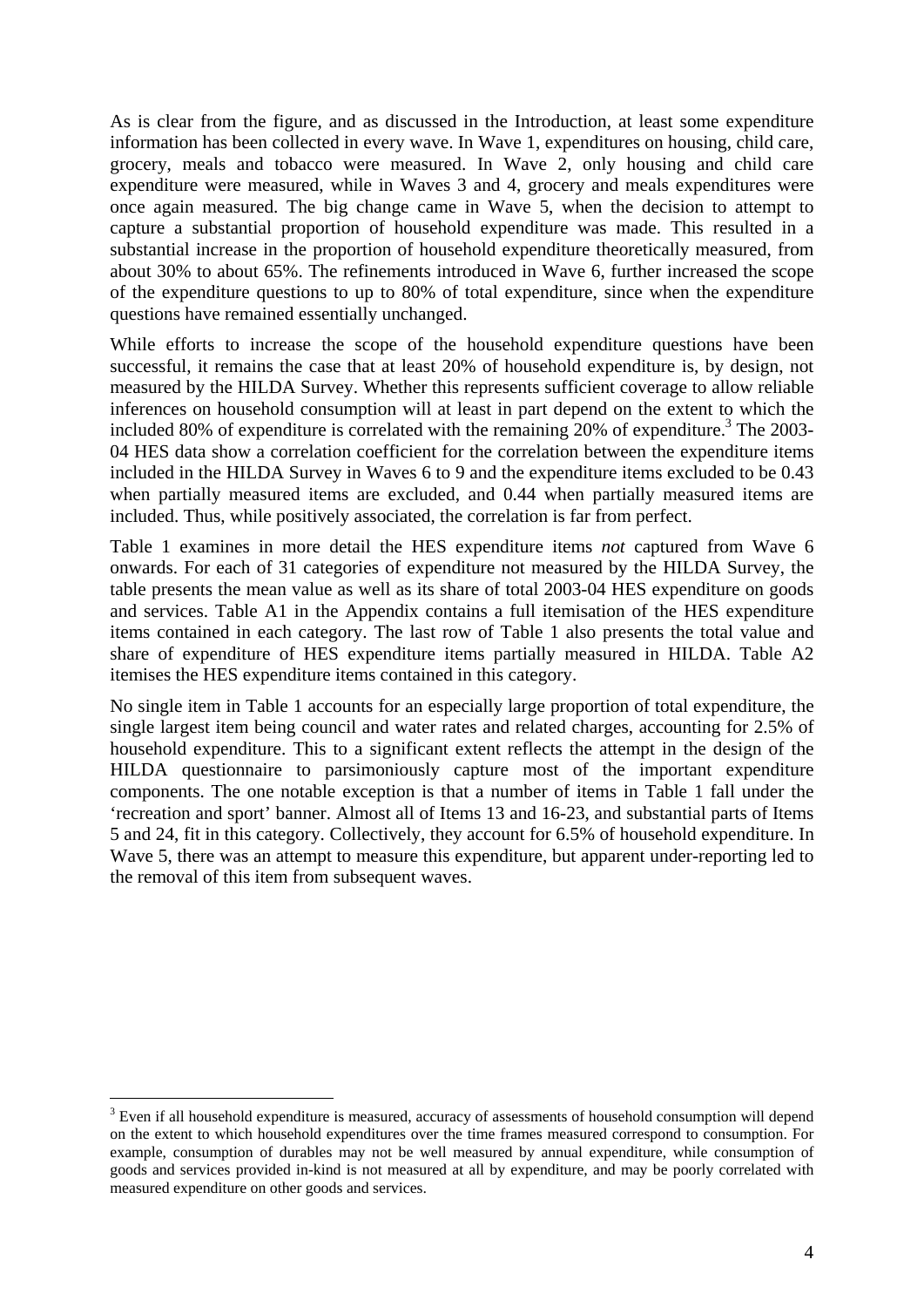|                                                                       | Mean $(\$)$ | Proportion of total<br>expenditure (%) |
|-----------------------------------------------------------------------|-------------|----------------------------------------|
| 1. Rates, water, land tax, etc.                                       | 1,255       | 2.5                                    |
| 2. Cleaning, repair and hire of clothing and footwear                 | 18          | 0.0                                    |
| 3. Floor coverings                                                    | 286         | 0.6                                    |
| 4. Household linen, textiles and window coverings                     | 151         | 0.3                                    |
| 5. Paintings, ornaments, tableware, glassware, cooking utensils, etc. | 330         | 0.7                                    |
| 6. Gardening and power tools                                          | 219         | 0.4                                    |
| 7. Phones, household tools, etc.                                      | 228         | 0.5                                    |
| 8. Gardening products, swimming pool chemicals                        | 221         | 0.4                                    |
| 9. Postal charges, public phone calls                                 | 75          | 0.1                                    |
| 10. Household services                                                | 226         | 0.4                                    |
| 11. Repair, maintenance and hire of household durables                | 220         | 0.4                                    |
| 12. Therapeutic appliances, hospital/nursing home charges, etc.       | 207         | 0.4                                    |
| 13. Purchase of bicycle                                               | $\tau$      | 0.0                                    |
| 14. Compulsory registration of vehicle                                | 128         | 0.3                                    |
| 15. Driving-related and other transport-related expenses              | 329         | 0.7                                    |
| 16. Computer games and software, CDs, DVDs, etc.                      | 373         | 0.7                                    |
| 17. Books, newspapers, magazines                                      | 476         | 0.9                                    |
| 18. Photographic film, optical goods, professional photography        | 117         | 0.2                                    |
| 19. Musical instruments and accessories                               | 38          | 0.1                                    |
| 20. Toys, sports equipment and recreational equipment                 | 449         | 0.9                                    |
| 21. Gambling                                                          | 310         | 0.6                                    |
| 22. Sporting fees and charges                                         | 371         | 0.7                                    |
| 23. Entertainment expenses                                            | 567         | 1.1                                    |
| 24. Animal expenses                                                   | 294         | 0.6                                    |
| 25. Hair and personal care services                                   | 387         | 0.8                                    |
| 26. Stationery                                                        | 204         | 0.4                                    |
| 27. Watches, clocks, jewellery, handbags                              | 249         | 0.5                                    |
| 28. Interest on loans and credit cards                                | 788         | 1.6                                    |
| 29. Miscellaneous fees                                                | 713         | 1.4                                    |
| 30. Cash gifts, donations to charity                                  | 362         | 0.7                                    |
| 31. Fines and miscellaneous services                                  | 247         | 0.5                                    |
| All excluded items                                                    | 9,848       | 19.6                                   |
| All items partially collected                                         | 1,709       | 3.4                                    |

Table 1: Annualised value of expenditure items not collected in the HILDA Survey Waves 6- 9, as measured by the 2003-04 HES (December 2006 prices)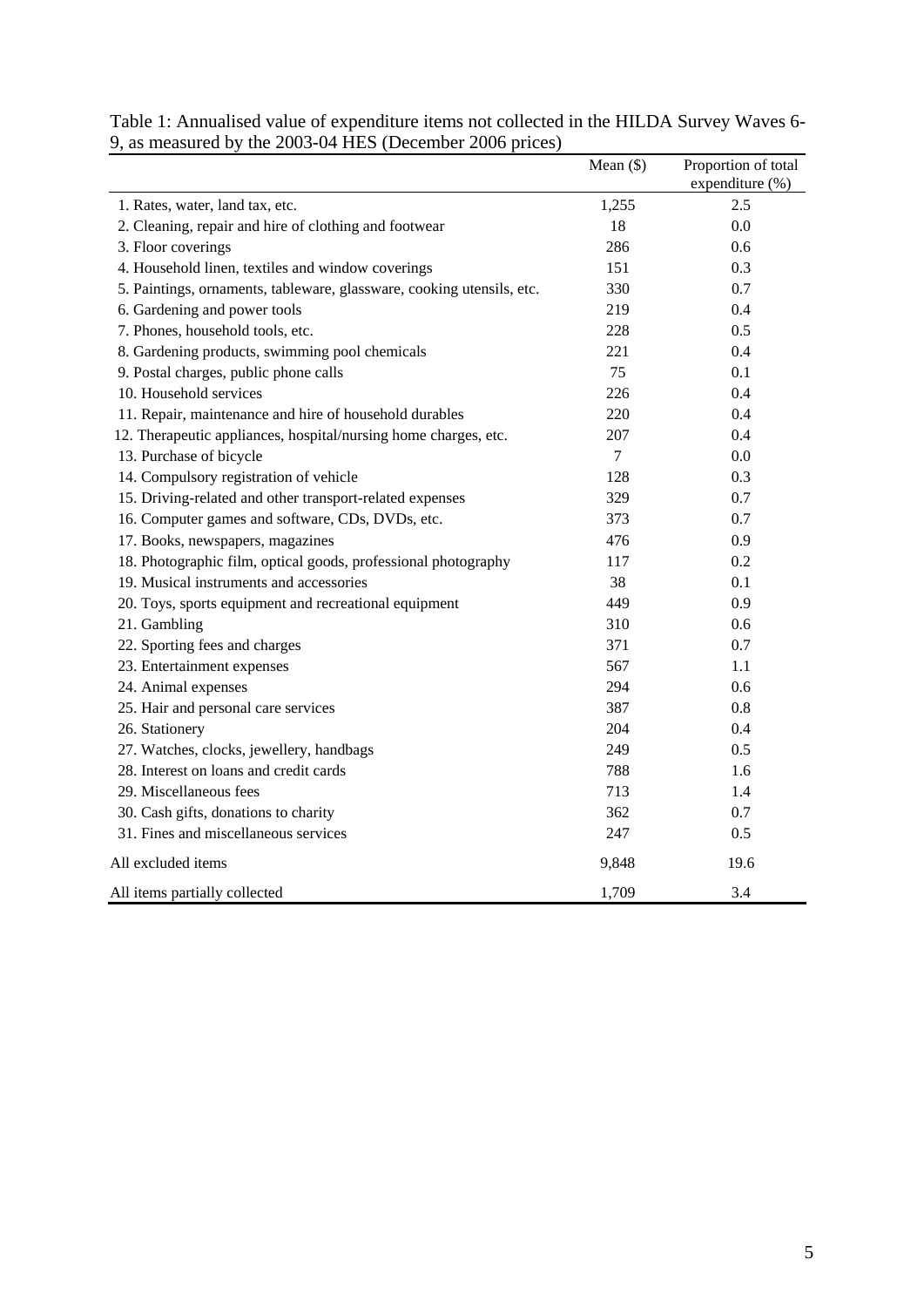#### **3. Non-response to the SCQ household expenditure questions**

Table 2 shows household-level non-response rates for the SCQ expenditure items for responding households (that is, households with at least one Person Questionnaire (PQ) respondent) in Waves 6, 7 and 8. It shows the percentage of households with no expenditure items collected in the SCQ and the percentage with at least one expenditure item missing. Between 28.5% and 30% of households are missing at least some expenditure data each wave. In Wave 6, nearly 14% of responding households had no SCQ expenditure information. The majority of this is attributable to the failure of any household members to return the SCQ, but it is not by any means the entire explanation: 40% (5.5/13.7) of households with no SCQ expenditure data had at least one person return the SCQ. Of some concern is that the incidence of the complete absence of expenditure data rose over the three waves, from 13.7% in Wave 6 to 15.5% in Wave 7 and 17.2% in Wave 8. Growth in non-return of the SCQ appears to be the driver of this trend.

Table 2: Household-level rates of non-response for SCQ expenditure items – Households with at least one PQ respondent (%)

|                                                      | Wave 6 | Wave 7 | Wave 8 |
|------------------------------------------------------|--------|--------|--------|
| Households missing all SCQ expenditure items         |        |        |        |
| No SCQ for household                                 | 8.2    | 10.1   | 11.6   |
| At least one SCQ for household                       | 5.5    | 5.4    | 5.6    |
| Total                                                | 13.7   | 15.5   | 17.2   |
| Households with partial SCQ expenditure data         | 14.8   | 13.5   | 12.8   |
| Households missing at least one SCQ expenditure item | 28.5   | 29.1   | 30.0   |

Table 3 further examines household-level non-response to the SCQ expenditure questions, presenting non-response rates for each of the 25 individual expenditure items, restricting to households providing at least some SCQ expenditure data. Items bought regularly and by most households, such as groceries and motor vehicle fuel, have relatively low rates of nonresponse. Conversely, items purchased relatively infrequently, such as motor vehicles and furniture, or not purchased by a number of households, such as public transport and taxis and children's clothing, tend to have a higher rate of non-response. Overall, however, differences in non-response rates across items are not a particularly important feature of responses to the SCQ expenditure items. Among households to provide a response for at least one SCQ expenditure item, response rates are at least 95.9% for every item in Wave 6, at least 96.6% for every item in Wave 7 and at least 96.3% for every item in Wave 8.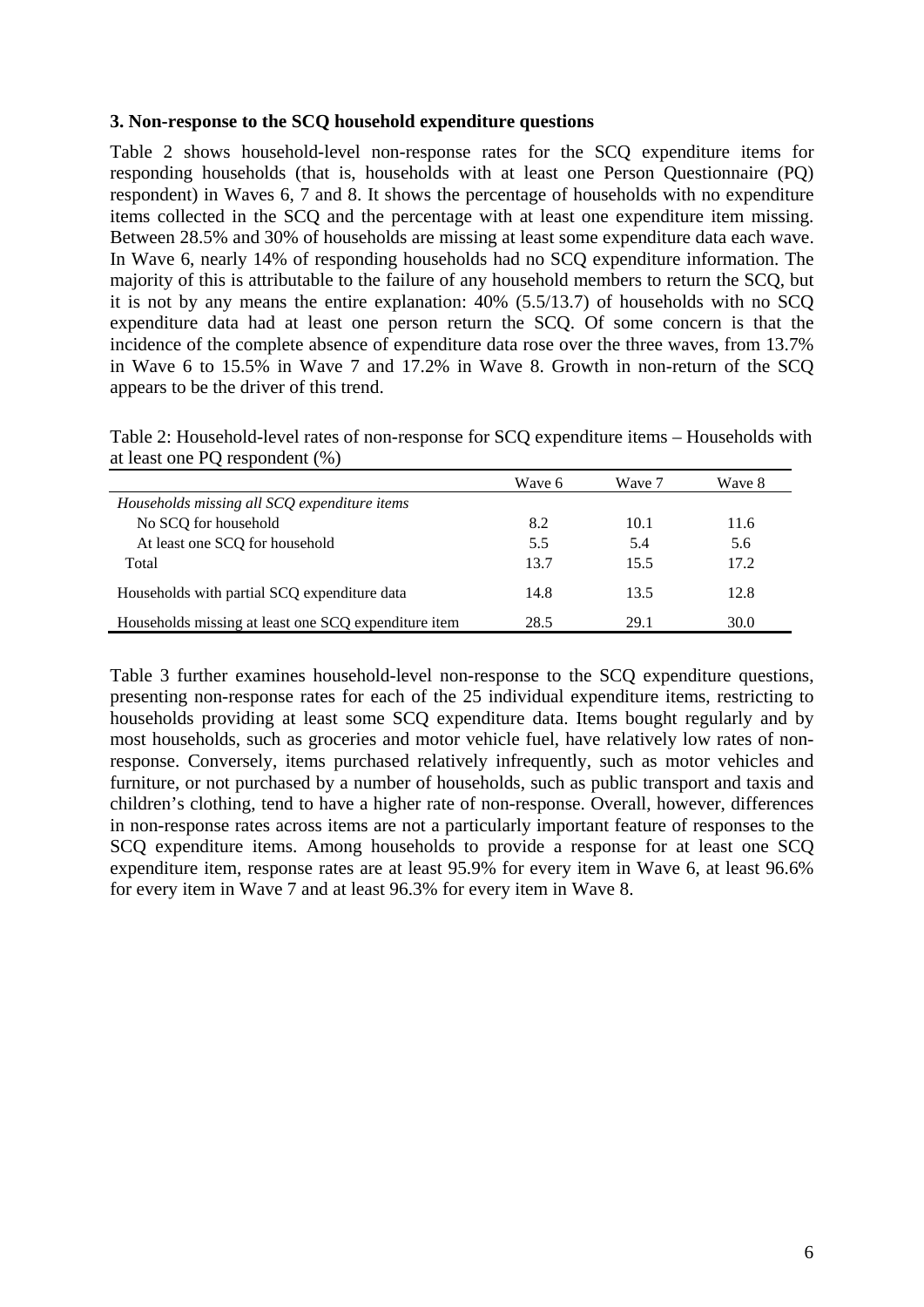|                                                   |        | $\mathbf{u}$ |        |
|---------------------------------------------------|--------|--------------|--------|
|                                                   | Wave 6 | Wave 7       | Wave 8 |
| 1. Groceries                                      | 1.0    | 1.2          | 1.0    |
| 2. Alcohol                                        | 2.0    | 1.9          | 1.9    |
| 3. Cigarettes and tobacco                         | 2.9    | 2.7          | 2.2    |
| 4. Public transport and taxis                     | 3.8    | 3.4          | 2.8    |
| 5. Meals eaten out                                | 1.7    | 1.5          | 1.6    |
| 6. Motor vehicle fuel                             | 1.1    | 1.4          | 1.4    |
| 7. Men's clothing and footwear                    | 2.4    | 2.4          | 2.3    |
| 8. Women's clothing and footwear                  | 3.2    | 3.1          | 2.5    |
| 9. Children's clothing and footwear               | 4.1    | 3.4          | 3.6    |
| 10. Telephone rent and calls, internet charges    | 1.2    | 1.4          | 1.2    |
| 11. Holidays and holiday travel costs             | 1.7    | 2.1          | 2.0    |
| 12. Private health insurance                      | 2.3    | 2.4          | 2.4    |
| 13. Other insurance                               | 2.4    | 2.6          | 2.8    |
| 14. Fees paid to health practitioners             | 2.8    | 2.6          | 2.8    |
| 15. Medicines, prescriptions and pharmaceuticals  | 2.7    | 2.7          | 2.8    |
| 16. Electricity, gas bills and other heating fuel | 2.8    | 2.6          | 2.8    |
| 17. Repairs, renovation and maintenance to home   | 2.9    | 2.6          | 2.8    |
| 18. Motor vehicle repairs and maintenance         | 2.5    | 2.1          | 2.5    |
| 19. Education fees                                | 3.2    | 2.7          | 3.0    |
| 20. Buying brand new vehicles                     | 3.6    | 3.3          | 3.4    |
| 21. Buying used vehicles                          | 3.4    | 3.1          | 3.3    |
| 22. Computers and related services                | 2.5    | 2.6          | 2.8    |
| 23. Audio visual equipment                        | 2.9    | 2.8          | 2.9    |
| 24. Household appliances                          | 3.2    | 2.8          | 3.0    |
| 25. Furniture                                     | 3.5    | 3.4          | 3.7    |

| Table 3: Household-level non-response for each expenditure item collected in the $SCQ -$ |
|------------------------------------------------------------------------------------------|
| Households providing a response to at least one SCQ expenditure question (%)             |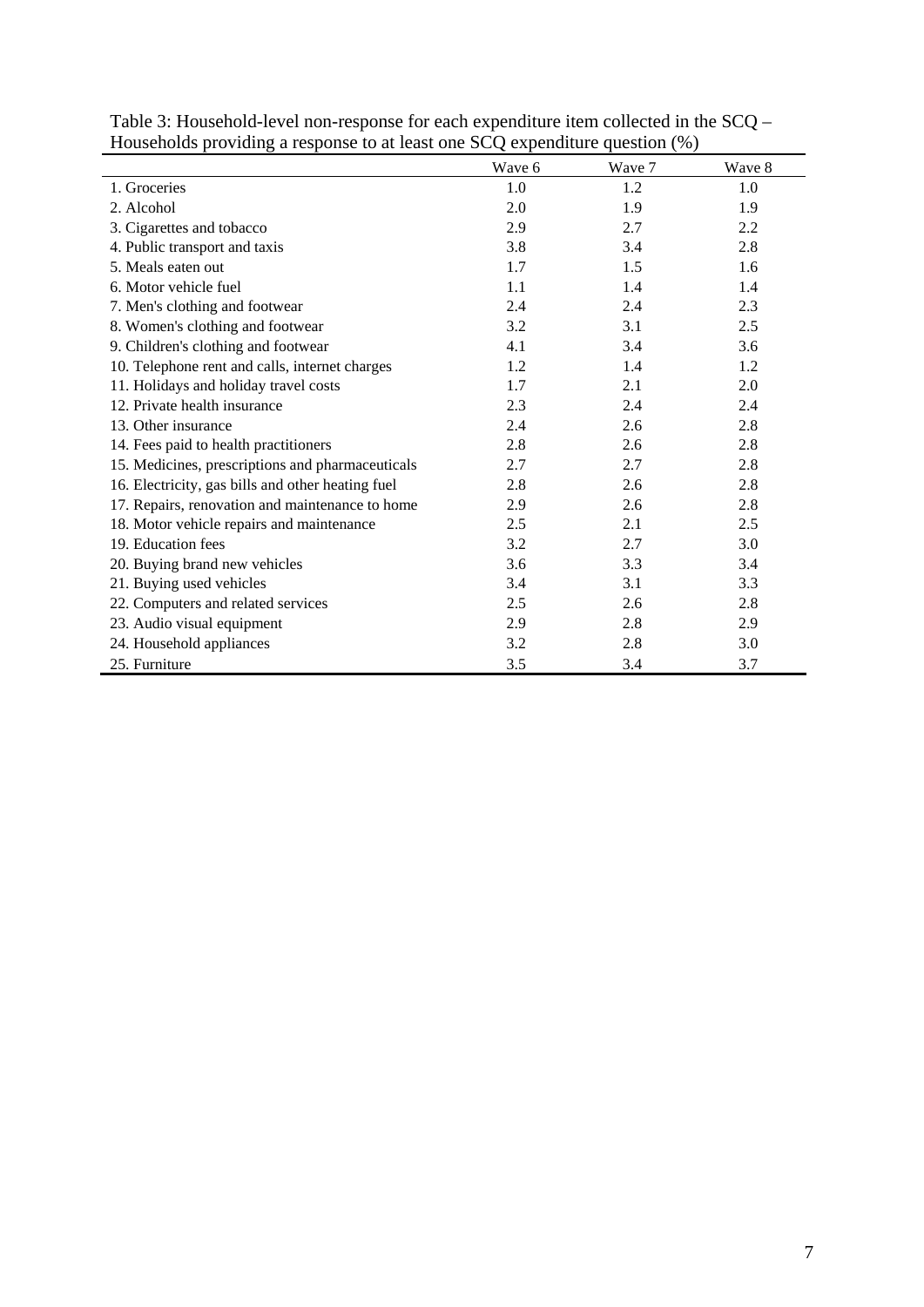#### **4. Within-household differences in reported household expenditure**

The SCQ is administered to every household member over 15 years of age and the expenditure questions ask every respondent with 'any responsibility for the payment of household bills, such as electricity, gas, water and council rates' to report total household expenditure on each expenditure item. Since many households will have more than one person with some responsibility for household bills, this creates the opportunity to compare responses to the household expenditure questions across members of the same household. In particular, within-household disagreement about household expenditure provides a data quality measure that at the very least tells us about the quality of the information provided by households with two or more respondents to the SCQ expenditure questions. Withinhousehold disparities in reports of expenditure will almost certainly be associated with inaccuracies in estimates of the household's expenditure. The approach taken by the HILDA data managers in producing household expenditure estimates is to take the mean of reported expenditure for each item. Only in the unlikely event that respondent errors are exactly offsetting will the mean reported expenditure equal actual expenditure of the household.

Table 4 shows that approximately one-quarter of households have multiple responses to at least one SCQ expenditure item, and – depending on the wave – between 16.5% and 18% of households have multiple responses to all SCQ expenditure items. Analysis of withinhousehold disparities in reported expenditure will therefore provide some information about the quality of expenditure data obtained from one-quarter of households. However, it is not unreasonable to believe that quality issues in multiple-respondent households will also to some extent apply to other households. This is because within-household disagreement is indicative of the level of uncertainty and measurement error that exists in the household expenditure data more broadly. Having said that, it is difficult to know the extent to which such wider applicability does in fact hold. For example, households with only one respondent are more likely to have only one person unambiguously responsible for household expenditure decisions, who may therefore have greater certainty about the household's expenditure.<sup>4</sup>

|                                   | Wave 6 | Wave 7 | Wave 8 |
|-----------------------------------|--------|--------|--------|
| All SCQ expenditure items         | 18.0   | 16.9   | 16.5   |
| At least one SCQ expenditure item | 29.4   | 27.4   | 26.0   |

Table 4: Proportion of responding households with multiple responses to the SCQ household expenditure questions (%)

Table 5 shows the proportion of all (responding) households with two or more responses to each SCQ expenditure item. There is no clear pattern of some expenditure items being more or less prone to multiple responses than others. Although the proportion of households with two or more responses to all SCQ expenditure questions is only 18% or less, for each individual question approximately 25% of households have multiple responses.

1

 $4$  Note, however, that this does not necessarily mean the quality of expenditure data is higher in households with only one respondent to the expenditure questions, since it may be that the ability to average across multiple responses within the household reduces measurement error compared with households with only one response.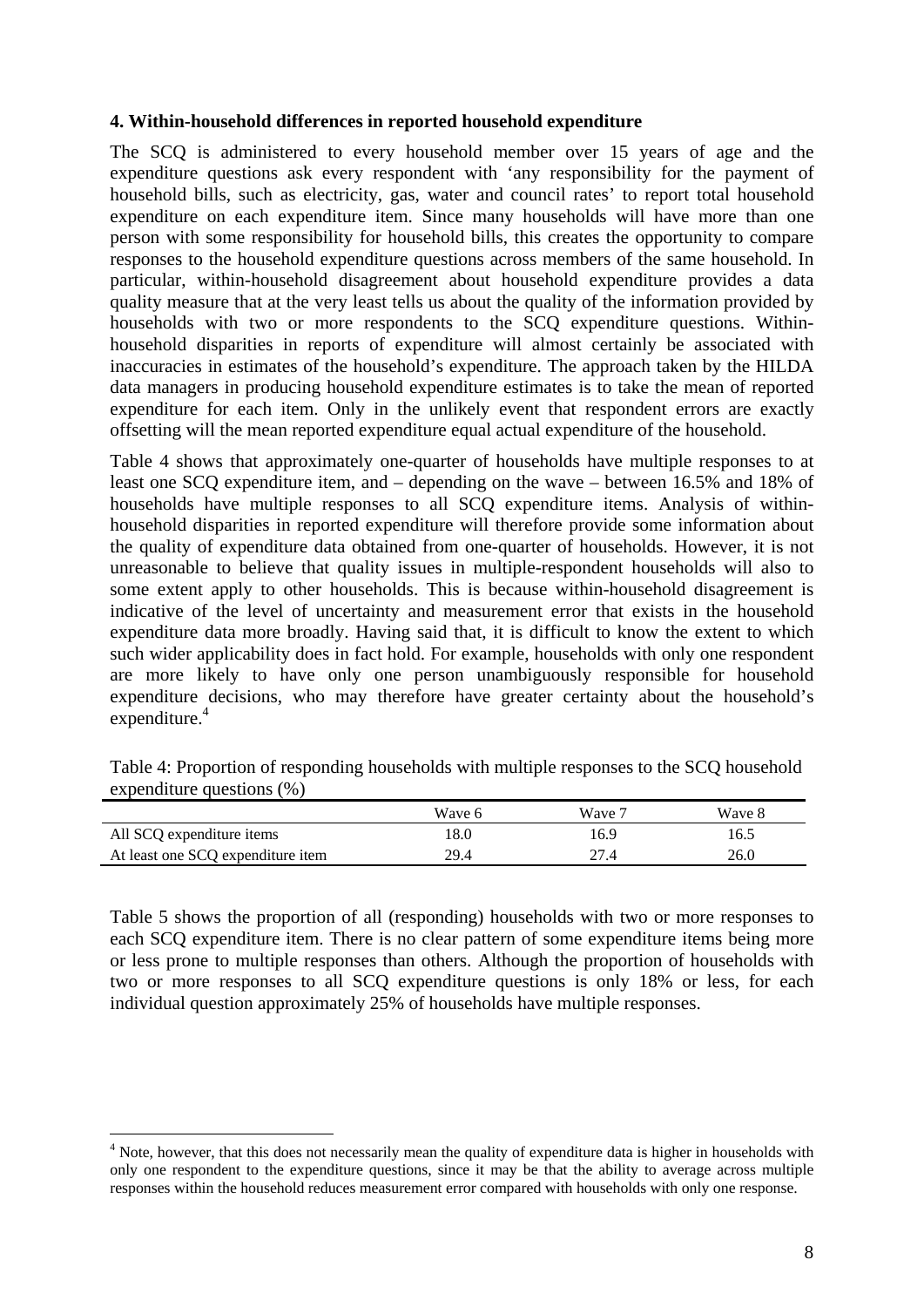|                                                   | Wave 6 | Wave 7 | Wave 8 |
|---------------------------------------------------|--------|--------|--------|
| 1. Groceries                                      | 28.0   | 26.5   | 25.1   |
| 2. Alcohol                                        | 27.2   | 25.7   | 24.5   |
| 3. Cigarettes and tobacco                         | 26.8   | 25.1   | 24.2   |
| 4. Public transport and taxis                     | 26.3   | 24.6   | 23.9   |
| 5. Meals eaten out                                | 27.4   | 25.8   | 24.9   |
| 6. Motor vehicle fuel                             | 27.5   | 26.1   | 24.7   |
| 7. Men's clothing and footwear                    | 26.5   | 25.4   | 24.1   |
| 8. Women's clothing and footwear                  | 26.6   | 25.5   | 24.0   |
| 9. Children's clothing and footwear               | 26.0   | 24.6   | 23.5   |
| 10. Telephone rent and calls, internet charges    | 27.4   | 26.0   | 24.7   |
| 11. Holidays and holiday travel costs             | 27.6   | 25.9   | 24.3   |
| 12. Private health insurance                      | 27.1   | 25.4   | 24.1   |
| 13. Other insurance                               | 27.0   | 25.1   | 23.8   |
| 14. Fees paid to health practitioners             | 27.1   | 25.4   | 23.9   |
| 15. Medicines, prescriptions and pharmaceuticals  | 27.2   | 25.6   | 24.2   |
| 16. Electricity, gas bills and other heating fuel | 26.9   | 25.2   | 23.9   |
| 17. Repairs, renovation and maintenance to home   | 26.6   | 25.1   | 23.9   |
| 18. Motor vehicle repairs and maintenance         | 27.1   | 25.5   | 24.2   |
| 19. Education fees                                | 26.6   | 25.2   | 23.9   |
| 20. Buying brand new vehicles                     | 26.1   | 24.8   | 23.5   |
| 21. Buying used vehicles                          | 26.4   | 25.0   | 23.6   |
| 22. Computers and related services                | 26.9   | 25.3   | 24.0   |
| 23. Audio visual equipment                        | 26.7   | 25.1   | 23.9   |
| 24. Household appliances                          | 26.4   | 25.0   | 23.7   |
| 25. Furniture                                     | 26.4   | 24.7   | 23.5   |

Table 5: Proportion of households with more than one person reporting the amount for each SCQ expenditure item (%)

Table 6 examines the extent of within-household disagreement about expenditure on each of the 25 SCQ items, presenting the mean and median percentage difference in reported expenditure for all within-household pairwise comparisons available for each expenditure item. Thus, a household with two responses (A and B) to an expenditure question will contribute one comparison (of A with B), while a household with three responses (A, B and C) will contribute three comparisons (A with B, A with C and B with C) and a household with four responses (A, B, C and D) will contribute six comparisons (A with B, A with C, A with D, B with C, B with D and C with D). The percentage difference is calculated as the value of the difference in reported expenditure divided by the midpoint of the two expenditure values. Note that households with all respondents reporting zero expenditure on an item are excluded from the analysis of that item – that is, disparities are only examined where at least one household member reports a non-zero expenditure on the item.

It is clear that, when a household has expenditure on an item, there is a great deal of disagreement about the level of expenditure on that item. The mean percentage difference is at least 30% for every expenditure item and is over 100% for many items. While the mean can be affected by a small number of extremely large differences, the median cannot, and yet it is still very large for all items. In most cases, the median difference is greater than 50%. Expenditure on groceries is the least prone to disagreement, the median difference being approximately 14%, suggesting measurement error is relatively low for this item. Median differences are also relatively low for private health insurance, other insurance, telephone and internet charges and energy bills. Whether measured by mean or median differences, disagreement is extremely high for durables – vehicles, computers, audio visual equipment,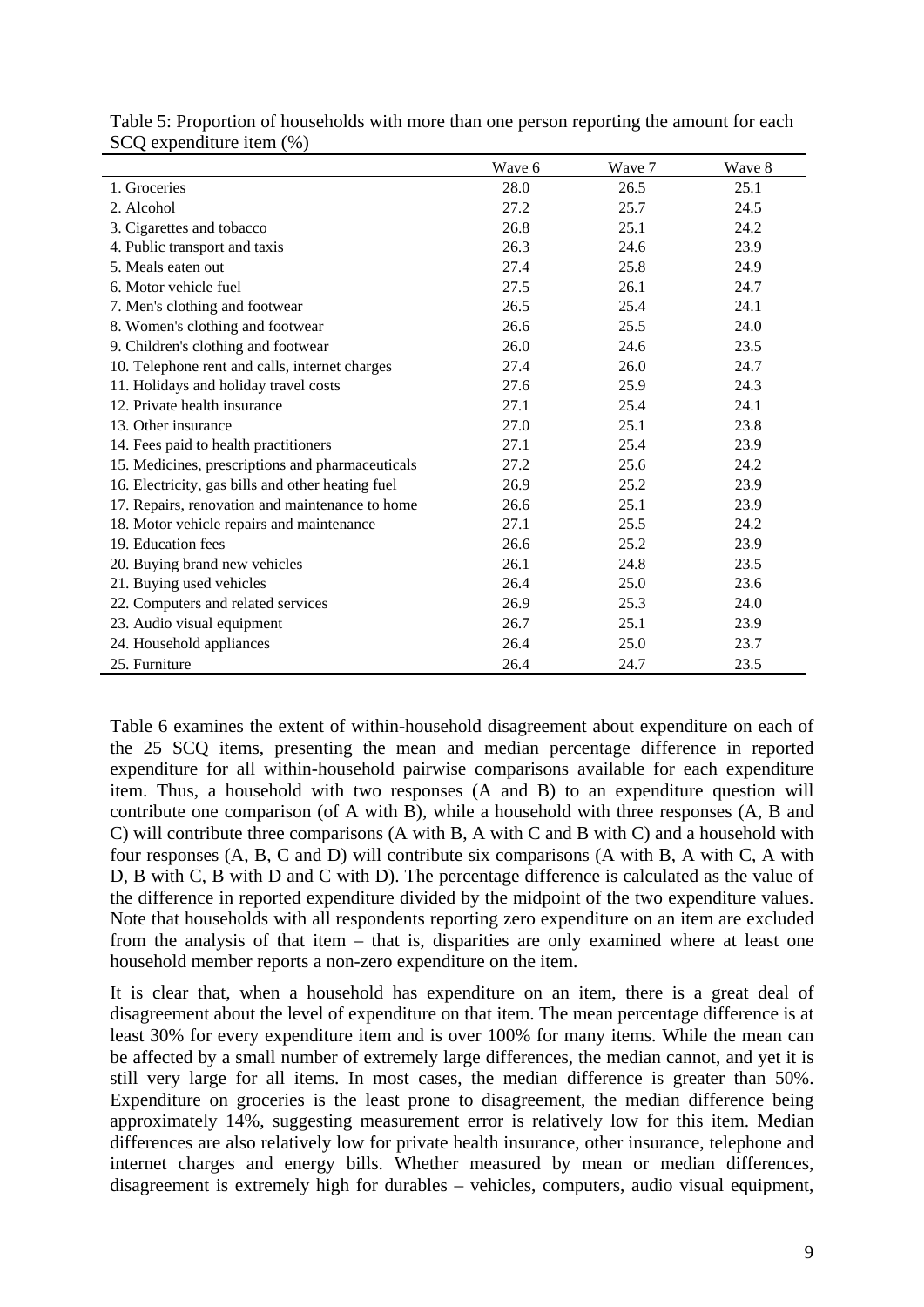household appliances and furniture – implying low data quality is an acute problem for these items.

|                                                   | Wave 6 |        |       | Wave 7 |       | Wave 8 |  |
|---------------------------------------------------|--------|--------|-------|--------|-------|--------|--|
|                                                   | Mean   | Median | Mean  | Median | Mean  | Median |  |
| 1. Groceries                                      | 34.5   | 14.3   | 35.7  | 14.3   | 31.5  | 13.3   |  |
| 2. Alcohol                                        | 74.3   | 50.0   | 74.5  | 50.0   | 71.5  | 46.1   |  |
| 3. Cigarettes and tobacco                         | 98.5   | 66.7   | 96.8  | 66.7   | 90.6  | 50.0   |  |
| 4. Public transport and taxis                     | 103.7  | 70.3   | 111.1 | 114.3  | 109.3 | 107.7  |  |
| 5. Meals eaten out                                | 61.7   | 40.0   | 59.0  | 40.0   | 61.6  | 40.0   |  |
| 6. Motor vehicle fuel                             | 61.3   | 40.0   | 58.5  | 35.3   | 59.8  | 40.0   |  |
| 7. Men's clothing and footwear                    | 94.8   | 66.7   | 93.5  | 66.7   | 94.2  | 66.7   |  |
| 8. Women's clothing and footwear                  | 103.0  | 85.7   | 99.5  | 82.4   | 98.7  | 82.4   |  |
| 9. Children's clothing and footwear               | 85.7   | 66.7   | 90.6  | 66.7   | 83.8  | 66.7   |  |
| 10. Telephone rent and calls, internet charges    | 58.4   | 34.9   | 55.4  | 28.6   | 55.0  | 28.6   |  |
| 11. Holidays and holiday travel costs             | 69.3   | 40.0   | 72.3  | 40.0   | 70.0  | 33.3   |  |
| 12. Private health insurance                      | 62.7   | 18.2   | 67.7  | 20.2   | 62.3  | 18.2   |  |
| 13. Other insurance                               | 62.9   | 28.6   | 65.3  | 28.6   | 62.9  | 28.6   |  |
| 14. Fees paid to health practitioners             | 89.3   | 66.7   | 85.4  | 66.7   | 81.6  | 66.7   |  |
| 15. Medicines, prescriptions and pharmaceuticals  | 81.9   | 66.7   | 77.0  | 66.7   | 75.4  | 63.9   |  |
| 16. Electricity, gas bills and other heating fuel | 59.1   | 28.6   | 63.2  | 28.6   | 57.9  | 22.2   |  |
| 17. Repairs, renovation and maintenance to home   | 91.3   | 66.7   | 93.4  | 66.7   | 90.6  | 66.7   |  |
| 18. Motor vehicle repairs and maintenance         | 75.7   | 50.0   | 78.4  | 50.0   | 76.2  | 50.0   |  |
| 19. Education fees                                | 101.2  | 85.7   | 100.9 | 85.7   | 100.9 | 85.7   |  |
| 20. Buying brand new vehicles                     | 116.9  | 200.0  | 108.3 | 163.6  | 125.4 | 200.0  |  |
| 21. Buying used vehicles                          | 115.1  | 200.0  | 119.4 | 200.0  | 122.3 | 200.0  |  |
| 22. Computers and related services                | 101.9  | 85.7   | 106.8 | 107.7  | 106.8 | 100.0  |  |
| 23. Audio visual equipment                        | 117.1  | 184.6  | 113.2 | 133.6  | 107.8 | 107.7  |  |
| 24. Household appliances                          | 112.0  | 175.0  | 104.9 | 100.0  | 112.6 | 148.9  |  |
| 25. Furniture                                     | 109.5  | 115.8  | 107.8 | 107.7  | 114.8 | 163.6  |  |

Table 6: Within-household disparities in reported expenditure on each SCQ expenditure item – Mean and median difference (%)

In Table 7, we restrict to households with two or more responses to all SCQ expenditure items and compare total reported SCQ expenditure across respondents within the same household. As in Table 6, all available within-household pairwise comparisons are made and the 'disparity' measure is the (absolute) difference in total reported expenditure as a proportion of the midpoint of the two reported values. The table presents the mean, median and  $10^{th}$ ,  $25^{th}$ , 75th and 90th percentiles of the distribution of this measure in each wave.

In Waves 6 and 7, the mean difference in reported total expenditure was approximately onethird and the median difference was approximately one-fifth. Differences were on average slightly lower in Wave 8. Comparing Tables 6 and 7, mean and median differences are considerably smaller for aggregate expenditure than for most individual items, implying disagreement is not typically characterised by one respondent being consistently higher or consistently lower than the other respondent. That is, differences across individual expenditure items are to some extent offsetting. Nonetheless, disparities in aggregate reported SCQ expenditure are frequently very large. For 50% of within-household comparisons, the difference is at least 17%; for 25% of comparisons, the difference is at least 46%; and for 10% of comparisons, it is at least 81%.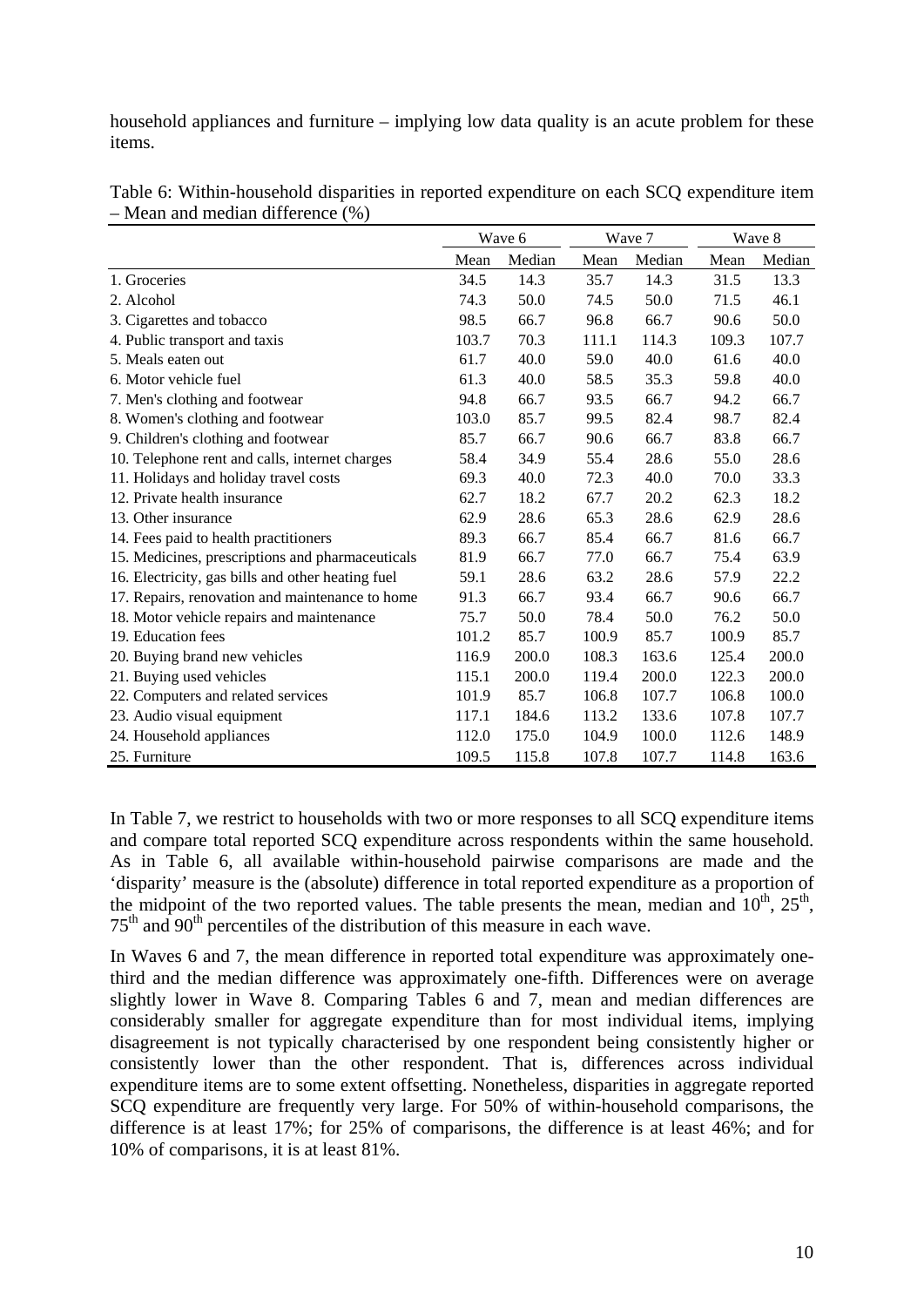|        | Mean | Median | $10th$ percentile | $25th$ percentile | $75th$ percentile | 90 <sup>th</sup><br>percentile |
|--------|------|--------|-------------------|-------------------|-------------------|--------------------------------|
| Wave 6 | 33.7 | 19.5   |                   | 5. I              | 47.9              | 92.0                           |
| Wave 7 | 33.5 | 19.6   | 0.3               | 5.0               | 48.1              | 86.9                           |
| Wave 8 | 30.7 | 16.7   |                   | 3.6               | 46.6              | 81.4                           |

Table 7: Distribution of within-household differences in reported aggregate SCQ expenditure – Households with two or more responses to all items (%)

#### **5. Comparisons between the HILDA and HES expenditure data**

In this section we compare the household expenditure estimates obtained from the HILDA SCQ with estimates for comparable expenditure items obtained from the 2003-04 HES. HES provides a useful external benchmark for the HILDA data, but it should be appreciated that there are important differences in the expenditure concept adopted by the two surveys that can lead to legitimate differences in estimates. The HILDA Survey questions are designed to obtain a measure of the general or typical level of expenditure of each household. HES, by contrast, is designed to obtain a measure of surveyed households' actual expenditure (over time frames that vary according to the expenditure type). In practice, the main distinction between the two approaches is that a number of items for which HES obtains actual expenditure over a two-week period (using a shopping diary), HILDA obtains 'average' expenditure (per week or per month). A further difference is that HILDA obtains annual expenditure for a number of items which HES measures over shorter intervals of time, including home repairs and maintenance, consumer durables, holidays and health services, all of which are measured by HES over a three-month period. These differences imply greater within-household variability in expenditure on these items – particularly 'lumpy' items such as consumer durables – in the HES data, meaning we should expect greater dispersion in the distribution of household expenditure in the HES data than in the HILDA data. However, mean (annualised) expenditure on each item should nonetheless in principle be similar for the two data sources.<sup>5</sup>

Table 8 examines the distribution of total household expenditure measured by the HILDA SCQ, comparing annualised HILDA estimates with alternative annualised HES estimates for comparable expenditure items. The table presents comparisons for four alternative sets of HES estimates to allow consideration of sensitivity of results to the inclusion of HES items partially measured by HILDA and to the method of adjusting HES estimates for the nearly three-year gap between the 2003-04 HES and the Wave 6 HILDA Survey. In the first two HES panels, HES estimates are indexed to the overall Consumer Price Index (CPI). In the second two HES panels, the estimates are indexed to changes in nominal growth in overall household disposable income per capita. The first approach simply updates HES for the overall change in the price level, while the second approach additionally accounts for the increase in household expenditure that will in general accompany growth in real incomes.

Population weights are used to produce both the HES and HILDA estimates. Correspondingly, the HILDA estimates are derived using the imputed expenditure data. Differences in means statistically significant at the 5% level are indicated in the table, on the assumption that the HILDA and HES samples are independent, with standard errors of estimates for the HILDA sample estimated using a Taylor Series approach to account for the

<u>.</u>

<sup>&</sup>lt;sup>5</sup> Seasonality in reported expenditures is a potential issue in comparisons of HILDA and HES, but effects should be minimal. HILDA asks for *typical* expenditure for the relatively few items measured over intervals less than one year, while HES is conducted over the course of an entire year, so that on average seasonal effects should be zero.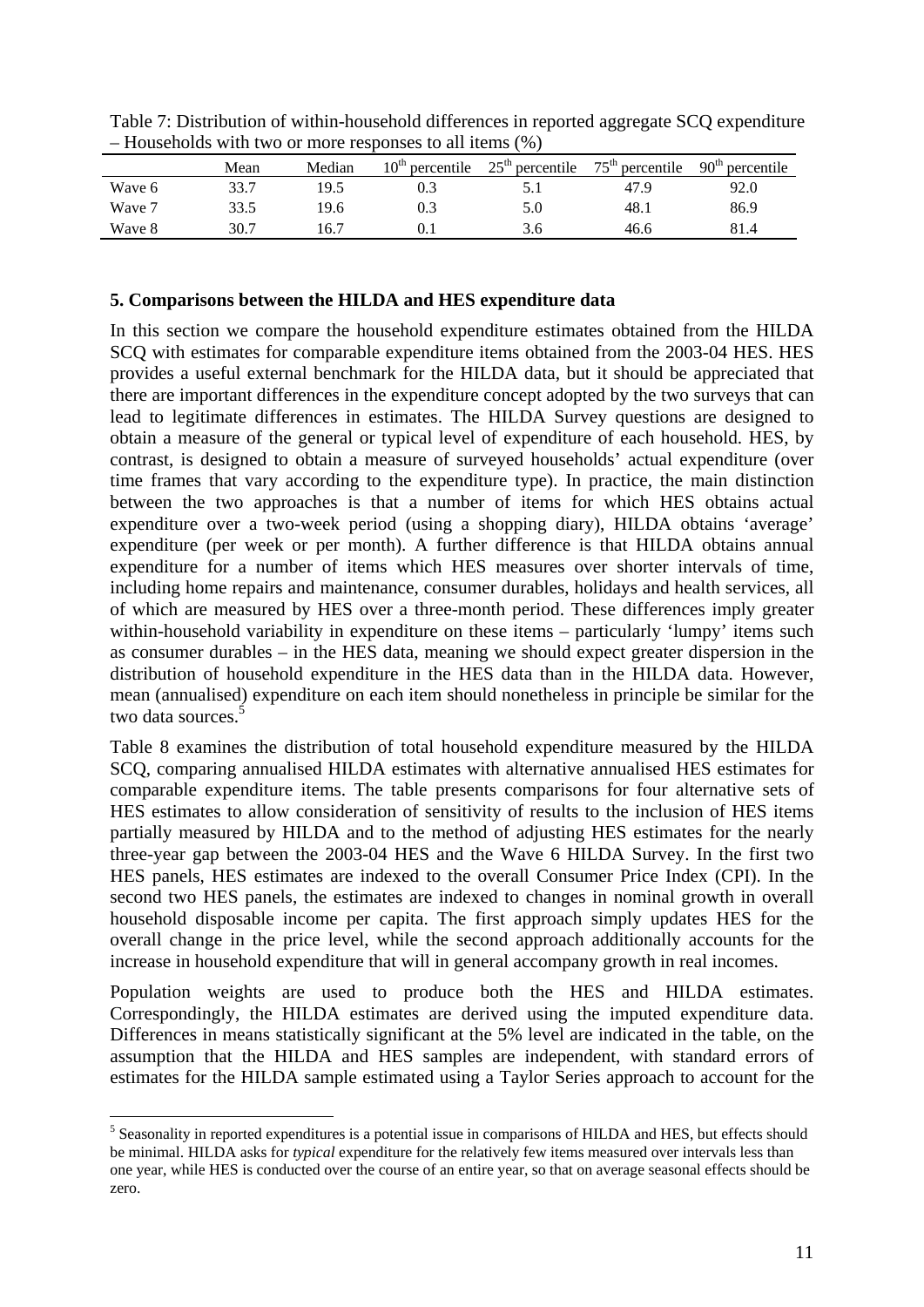complex sample design and standard errors for the HES sample estimated using the jack-knife method, using the 60 replicate weights provided with the unit record data for the sample.

As expected, household expenditure is more dispersed in the HES data than in the HILDA data. For example, the first comparison panel shows that, comparing the HILDA estimates with the HES estimates, the  $10<sup>th</sup>$  percentile is 18.7% higher, the median is 5.4% higher and the  $90<sup>th</sup>$  percentile is only 0.5% higher. As noted, this is explicable by differences in the expenditure concept adopted by the two surveys.

With regards to the mean value of expenditure, if the HES data are simply indexed for inflation, on average the HILDA expenditure data look quite similar to the HES data. Mean expenditure for the HILDA data is slightly above the HES mean when partially measured items are excluded from HES, and slightly below the HES mean when these partially measured items are included in HES. Allowing for effects of income growth suggests that the HILDA data do tend to understate expenditure to some extent. However, while differences are statistically significant, the mean is only somewhere between 4.6% and 9.2% less than the HES mean for the same group of expenditure items.

Table 8: Distribution of annualised expenditure on items collected in the HILDA SCQ, Wave 6 of the HILDA Survey and 2003-04 HES

|                                         |           |          | 10 <sub>th</sub> | 90th       |
|-----------------------------------------|-----------|----------|------------------|------------|
|                                         | Mean      | Median   | percentile       | percentile |
| <b>HILDA</b>                            | \$33,869  | \$27,246 | \$10,745         | \$62,550   |
| HES indexed to CPI                      |           |          |                  |            |
| HES excluding partially measured items  | \$33,083  | \$25,852 | \$9,052          | \$62,218   |
| Difference from HILDA (HILDA minus HES) | $2.4\%$   | 5.4%     | 18.7%            | $0.5\%$    |
| HES including partially measured items  | \$34,764  | \$27,418 | \$9,567          | \$65,015   |
| Difference from HILDA (HILDA minus HES) | $-2.6\%$  | $-0.6\%$ | 12.3%            | $-3.8\%$   |
| HES indexed to nominal income growth    |           |          |                  |            |
| HES excluding partially measured items  | \$35,516  | \$27,754 | \$9,718          | \$66,794   |
| Difference from HILDA (HILDA minus HES) | $-4.6\%*$ | $-1.8\%$ | $10.6\%$         | $-6.4\%$   |
| HES including partially measured items  | \$37,321  | \$29,434 | \$10,271         | \$69,797   |
| Difference from HILDA (HILDA minus HES) | $-9.2\%*$ | $-7.4\%$ | $4.6\%$          | $-10.4\%$  |

Note: \* indicates difference in mean between HILDA and HES is statistically significant at the 5% level.

<u>.</u>

Table 9 examines 21 HILDA SCQ expenditure items individually, comparing the annualised mean of each item from Wave 6 of the HILDA Survey with the annualised mean obtained from the 2003-04 HES. Table A5 in the Appendix presents the HES expenditure items contained within each of the HILDA SCQ expenditure items.<sup>6</sup> As in Table 9, the table

<sup>&</sup>lt;sup>6</sup> The three items 'men's clothing and footwear', women's clothing and footwear' and 'children's clothing and footwear' available in the HILDA SCQ have been combined together because HES does not classify all clothing and footwear items into one of these categories. New and used motor vehicle purchases are likewise combined together because they are not distinguished in HES. The two items 'computers and related devices and 'audiovisual equipment' are also combined together because the examples given to respondents in the HILDA SCQ of items to include in each category place some audiovisual equipment in the 'computers and related' category.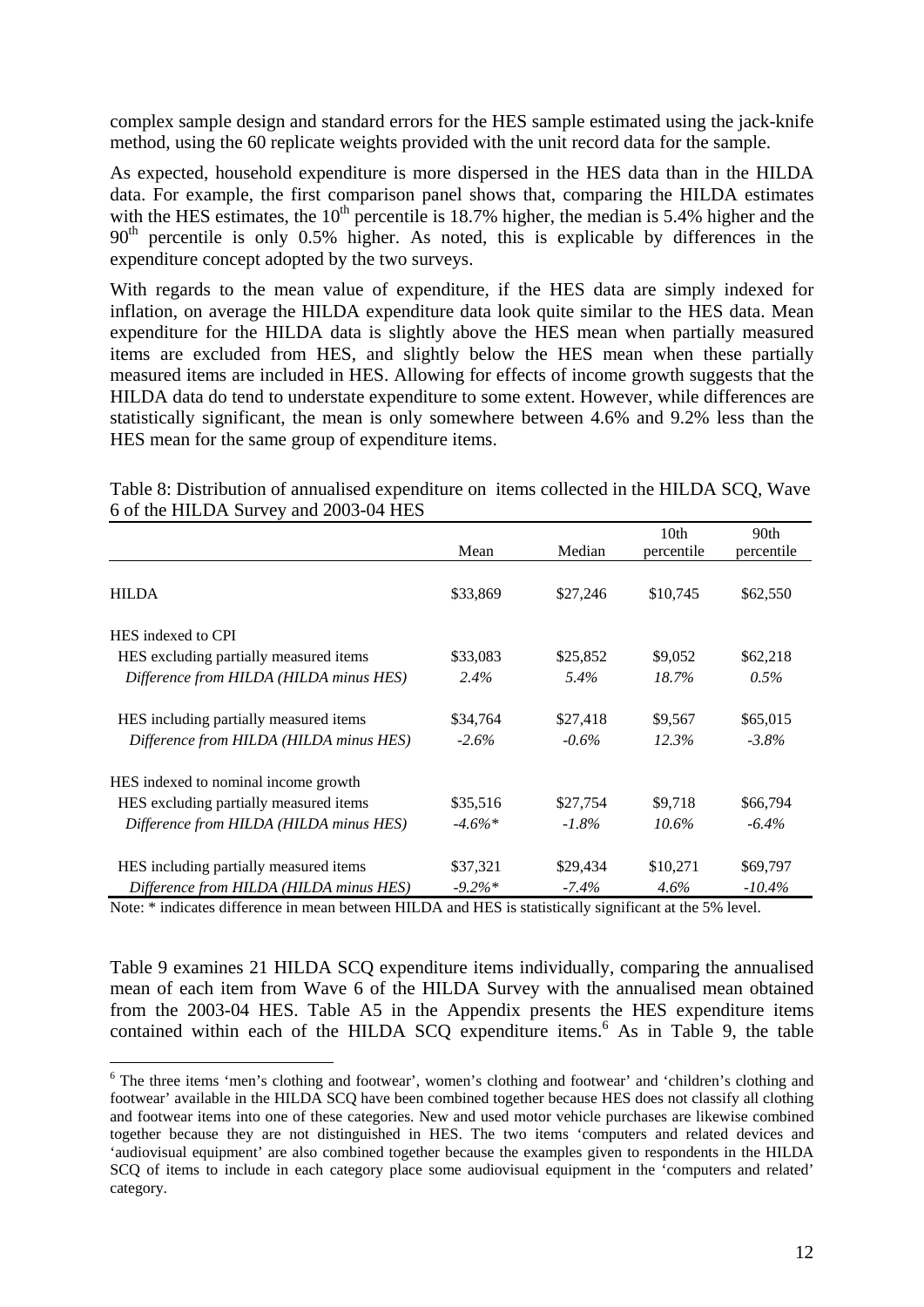presents comparisons for four alternative sets of HES estimates to allow consideration of sensitivity of results to the inclusion of HES items partially measured by HILDA and to the method of updating HES estimates to the December quarter 2006. In the first two columns, HES estimates are simply indexed to the overall CPI. In the second two columns, a more sophisticated approach is taken, with HES estimates indexed to changes in the group CPI applicable to the expenditure item as well as to real growth in overall household disposable income per capita.<sup>7</sup> This approach accounts for differential changes in prices across expenditure items, as well as the general increase in household expenditure associated with growth in real incomes. Note, however, that substitution effects of relative price changes will lead to overstatement of growth in expenditure of items with high price growth and understatement of growth in expenditure of items with low price growth.

The table indicates the significant differences in estimates of means at the 5% level, taking into account the sampling variability in both HILDA and HES.<sup>8</sup>

The table reveals that underlying the reasonably good match between HILDA and HES in aggregate mean household expenditure is considerable variability across expenditure items. Similar to the findings in Section 4 in respect of disagreement within the household, there is clearly some offsetting of under- and over-reporting of individual expenditure items mitigating the overall difference in estimates of mean expenditure. For most items, there are statistically significant differences in mean expenditure between HILDA and HES. Most of these differences indicate under-reporting in HILDA, but there is apparent over-reporting for several important items. As one would expect, including partially measured items in HES estimates, by increasing the HES estimates for the affected expenditure categories, increases the apparent extent of under-reporting or reduces the extent of apparent over-reporting. For similar reasons, indexing HES estimates by the group CPI and real income leads to increases in apparent under-reporting or reductions in apparent over-reporting, although this is not always the case. In particular, clothing and footwear under-reporting is *lower* when HES is updated based on the group CPI and real income growth, because the CPI for clothing and footwear actually decreased between 2003-04 and December 2006.

Taking into account all four estimates of HILDA-HES differences for each expenditure category, apparent under-reporting of expenditure is greatest for repairs, renovations and maintenance to the home (between 46% and 50%), furniture (between 39% and 40%), health insurance (between 24% and 32%), other insurance (between 21% and 46%), household appliances (between 31% and 32%) and education fees (between 20% and 30%). Apparent over-reporting is greatest for motor vehicle fuel (between 15% and 25%), holidays (between 17% and 19%) and vehicle purchase (between 9% and 19%). However, the apparent over-

<u>.</u>

<sup>7</sup> The CPI groups used for the expenditure items are as follows (*HILDA item(s) –* CPI group): *(1) Groceries and (5) Meals eaten out* – Food; *(2) Alcohol and (3) Cigarettes and tobacco* – Alcohol and tobacco; *(4) Public transport and taxis, (6) Motor vehicle fuel, (16) Motor vehicle repairs and maintenance and (18) Buying vehicles (new and used combined)* – Transportation; *(7) Clothing and footwear* – Clothing and footwear; *(8) Telephone rent and calls* – Communication; *(9) Holidays and holiday travel costs and (19) Electronic devices* – Recreation; *(10) Private health insurance, (12) Fees paid to health practitioners and (13) Medicines* – Health; *(14) Electricity, gas and other heating fuel and (15) Repairs, renovation and maintenance to home* – Housing; *(17) Education fees* – Education; *(20) Household appliances and (21) Furniture* – Household contents and services. Other insurance was indexed using the overall CPI because the 'Financial and insurance services' CPI group commenced in June 2005, after the 2003-04 HES was conducted.

<sup>&</sup>lt;sup>8</sup> Standard errors of differences in means are derived from the estimated standard errors of the HES and HILDA estimated means and on the assumption that the HES and HILDA samples are independent. Standard errors of HES estimates of means are provided by the ABS in the HES spreadsheets available on the ABS web site (Catalogue Number 6530.0, downloadable at http://abs.gov.au/AUSSTATS/abs@.nsf/DetailsPage/6530.02003- 04%20(Reissue)?OpenDocument as at 30/3/2010). Standard errors of the HILDA estimates are calculated using the Taylor series approach, which takes into account the complex survey design..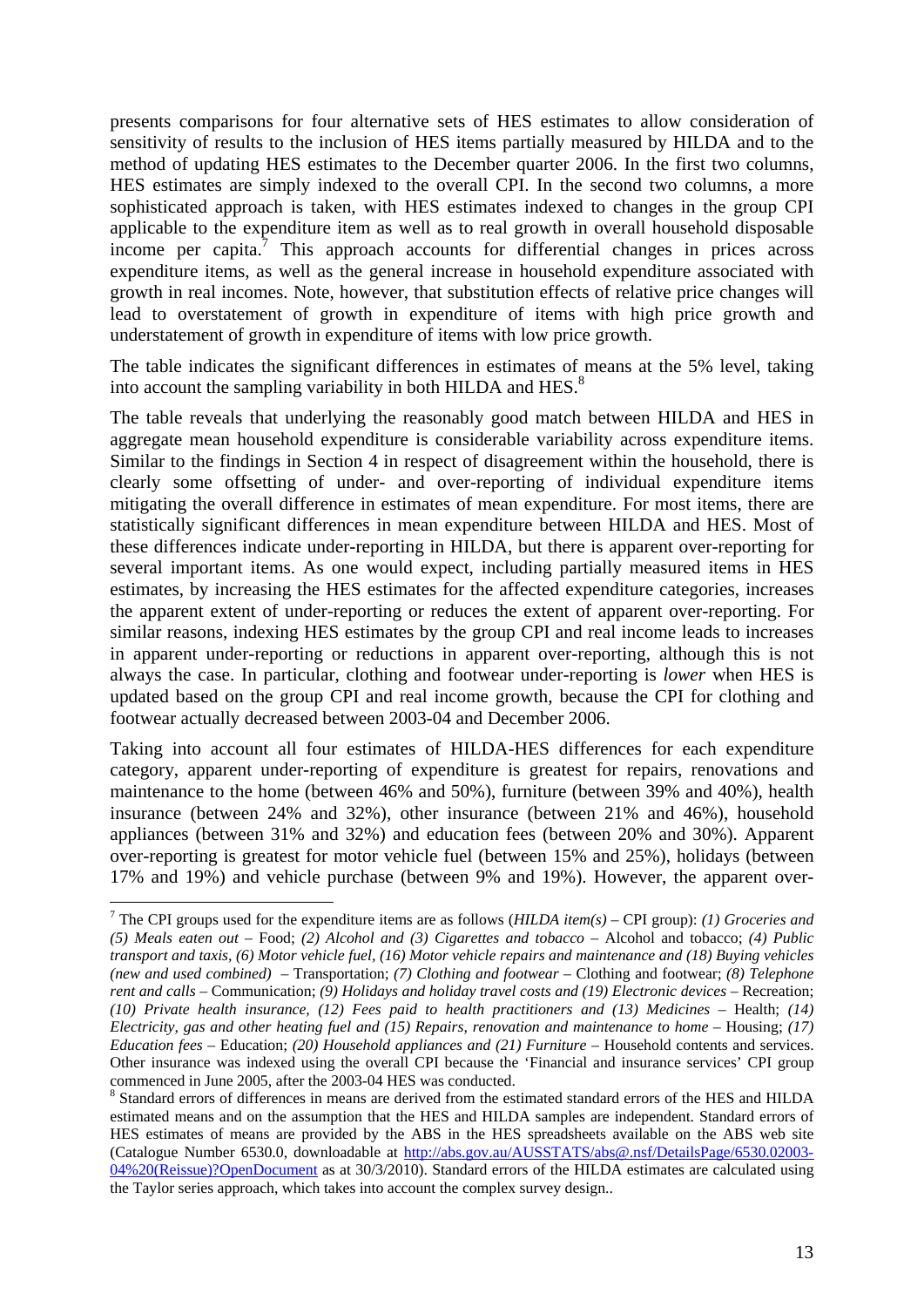reporting of motor vehicle fuel may be overstated, even when the HES data are adjusted based on real income growth and change in the transportation CPI group, since petrol prices probably increased by more than the transportation CPI between 2003-04 and December 2006.

It is difficult to gauge the accuracy of the most important expenditure category, groceries, because of the lack of concordance with the HES expenditure categories. However, consistent with the findings in Section 4, it would seem on balance that this is one of the better-measured expenditure items. If the HES estimates are updated for changes in food prices and real income, which is likely to be more appropriate than simply adjusting for overall inflation, we find that the HILDA estimate of mean grocery expenditure is slightly above the HES estimate when partially measured items are excluded from the HES calculation, and slightly below the HES estimates when partially measured items are included in the HES calculation. This is, of course, what would be expected if the HILDA estimate was accurate. Other expenditure items that are relatively close in estimated means to the adjusted HES estimates are cigarettes and tobacco, public transport and taxis, telephone and internet charges, motor vehicles repair and maintenance and electronic devices.

Table 9: HILDA Survey SCQ expenditure items: Wave 6 estimates compared with 2003-04 HES estimates

|                                                   | Wave 6       | Difference between Wave 6 HILDA mean and 2003- |            |                     |            |
|---------------------------------------------------|--------------|------------------------------------------------|------------|---------------------|------------|
|                                                   | <b>HILDA</b> | 04 HES mean (HILDA minus HES, %)               |            |                     |            |
|                                                   | Survey       | HES indexed by group<br>HES indexed by overall |            |                     |            |
|                                                   | mean         | CPI only                                       |            | CPI and real income |            |
|                                                   | $(\$)$       | Excluding                                      | Including  | Excluding           | Including  |
|                                                   |              | partially                                      | partially  | partially           | partially  |
|                                                   |              | measured                                       | measured   | measured            | measured   |
|                                                   |              | items from                                     | items in   | items from          | items in   |
|                                                   |              | <b>HES</b>                                     | <b>HES</b> | <b>HES</b>          | <b>HES</b> |
| 1. Groceries                                      | 8,091        | 18.8*                                          | $2.5*$     | $5.7*$              | $-8.7*$    |
| 2. Alcohol                                        | 1,289        | $-2.2$                                         | $-2.2$     | $-10.2*$            | $-10.2*$   |
| 3. Cigarettes and tobacco                         | 655          | 0.3                                            | 0.3        | $-8.0$              | $-8.0$     |
| 4. Public transport and taxis                     | 332          | 6.6                                            | 6.6        | $-1.7$              | $-1.7$     |
| 5. Meals eaten out                                | 2,174        | $-8.6*$                                        | $-8.6*$    | $-18.6*$            | $-18.6*$   |
| 6. Motor vehicle fuel                             | 2,322        | $25.1*$                                        | $25.1*$    | $15.3*$             | $15.3*$    |
| 7. Clothing and footwear                          | 1,622        | $-16.9*$                                       | $-16.9*$   | $-12.8*$            | $-12.8*$   |
| 8. Telephone rent and calls, internet charges     | 1,717        | 2.2                                            | 2.2        | 2.4                 | 2.4        |
| 9. Holidays and holiday travel costs              | 2,343        | $19.4*$                                        | $19.4*$    | $16.6*$             | $16.6*$    |
| 10. Private health insurance                      | 760          | $-23.9*$                                       | $-23.9*$   | $-32.1*$            | $-32.1*$   |
| 11. Other insurance                               | 1,090        | $-21.0*$                                       | $-42.0*$   | $-26.4*$            | $-45.9*$   |
| 12. Fees paid to health practitioners             | 749          | $-7.7$                                         | $-8.1$     | $-17.7*$            | $-18.1*$   |
| 13. Medicines, prescriptions and pharmaceuticals  | 404          | $-23.6*$                                       | $-28.7*$   | $-31.9*$            | $-36.4*$   |
| 14. Electricity, gas bills and other heating fuel | 1,169        | $-12.3*$                                       | $-12.3*$   | $-20.0*$            | $-20.0*$   |
| 15. Repairs, renovation and maintenance to home   | 2,168        | $-46.3*$                                       | $-46.3*$   | $-51.0*$            | $-51.0*$   |
| 16. Motor vehicle repairs and maintenance         | 835          | 7.8                                            | 7.8        | $-0.7$              | $-0.7$     |
| 17. Education fees                                | 824          | $-19.6*$                                       | $-19.6*$   | $-29.7*$            | $-29.7*$   |
| 18. Buying vehicles (new and used combined)       | 3,428        | $19.2*$                                        | 18.3*      | 9.8                 | 9.0        |
| 19. Electronic devices                            | 879          | 1.6                                            | $-5.6$     | $-0.8$              | $-7.8$     |
| 20. Household appliances                          | 460          | $-31.0*$                                       | $-31.0*$   | $-32.4*$            | $-32.4*$   |
| 21. Furniture                                     | 559          | $-38.8*$                                       | $-38.8*$   | $-40.1*$            | $-40.1*$   |

Note: \* HILDA estimate significantly different from HES estimate at the 5% level.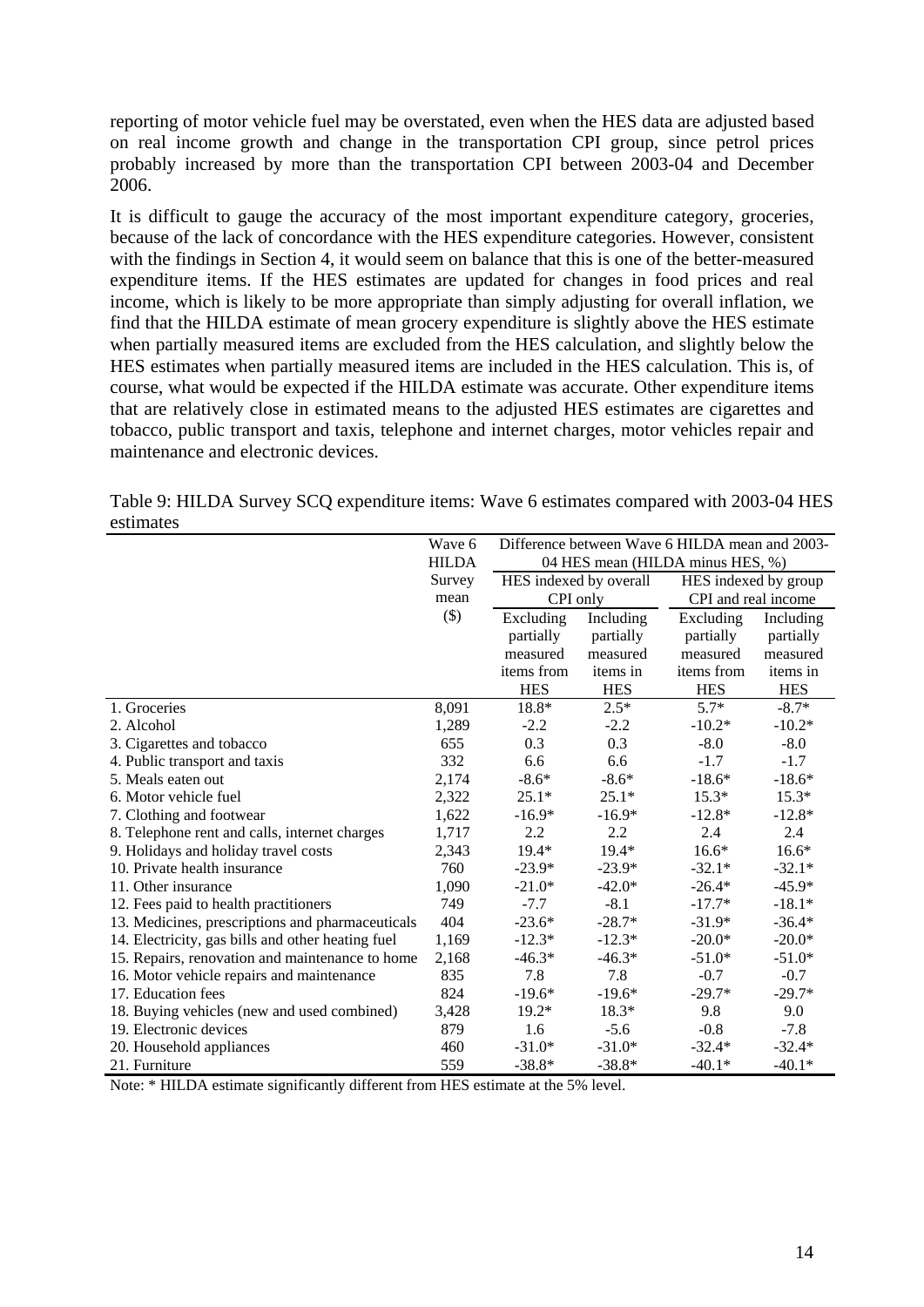#### *Differences by household type*

In Table 10, differences in the quality of the data by household type are considered. The table presents percentage differences between HILDA and HES estimates of mean total expenditure on the Wave-6 HILDA SCQ expenditure items. Estimates are based on HES expenditure indexed for nominal growth in income per capita, both with and without expenditure items partially measured by the HILDA Survey.

Motivating analysis by household type is the suspicion that the quality of household expenditure data will be lower in larger and more disparate households. Table 10 shows that there is indeed a clear pattern in HILDA estimates relative to HES estimates across the household types, with the HILDA estimates declining relative to the HES estimates as the household type becomes larger and/or more disparate. Notably, however, these comparisons suggest a predisposition towards over-reporting expenditure in HILDA, with mean expenditure in single person households, and to a lesser extent in sole parent households, greater for HILDA than HES, despite indexing HES expenditure for nominal income growth. Mean estimates for couples without children or with only dependent children are similar for HILDA and HES, while mean estimated expenditure for couples with both dependent and non-dependent children and for other household types – which include lone parent and couple families with other persons living with them, households with multiple families and group households – is approximately 25% lower in HILDA than in HES.

|                                        | Wave 6<br><b>HILDA</b> Survey | Difference between Wave 6 HILDA mean and 2003-04<br>HES mean (HILDA minus HES, %) |                                              |  |  |
|----------------------------------------|-------------------------------|-----------------------------------------------------------------------------------|----------------------------------------------|--|--|
|                                        | mean $(\$)$                   | <b>Excluding partially</b><br>measured items from HES                             | Including partially<br>measured items in HES |  |  |
| Single person                          | 21,509                        | $21.0*$                                                                           | $15.5*$                                      |  |  |
| Couple only                            | 35,064                        | $-1.9$                                                                            | $-6.5*$                                      |  |  |
| Couple, dep children only              | 46,493                        | $-3.0$                                                                            | $-7.7*$                                      |  |  |
| Lone parent                            | 25,763                        | $13.1*$                                                                           | 7.5                                          |  |  |
| Couple, dep $\&$ non-dep children only | 41,842                        | $-21.3*$                                                                          | $-25.5*$                                     |  |  |
| Other                                  | 31,362                        | $-25.0*$                                                                          | $-28.6*$                                     |  |  |

Table 10: HILDA and HES comparisons of mean total expenditure by household type

Note: \* HILDA estimate significantly different from HES estimate at the 5% level.

#### **6. Summary and conclusion**

The absence of comparable 'gold standard' external benchmarks constrains assessments of the quality of the household expenditure data produced by the HILDA Survey. However, the analysis presented in this paper provides some useful indications of the strengths and weaknesses of the data. In general, the findings suggest that some degree of caution should be exercised by researchers using the expenditure data.

In terms of the scope of the data collected, HILDA attempts to measure less than 80% of household expenditure, and while this is positively correlated with the remaining 20% or so of expenditure, the correlation coefficient is less than 0.5.

Non-response is also a significant issue for the SCQ expenditure data, more so than income and wealth because of its collection in the SCQ, and more so than other SCQ items because of the potential for household members to choose not to respond on the basis that they do not have responsibility for any household purchases. It is also concerning that non-response increased between Wave 6 and Wave 8, a trend to be hoped does not continue.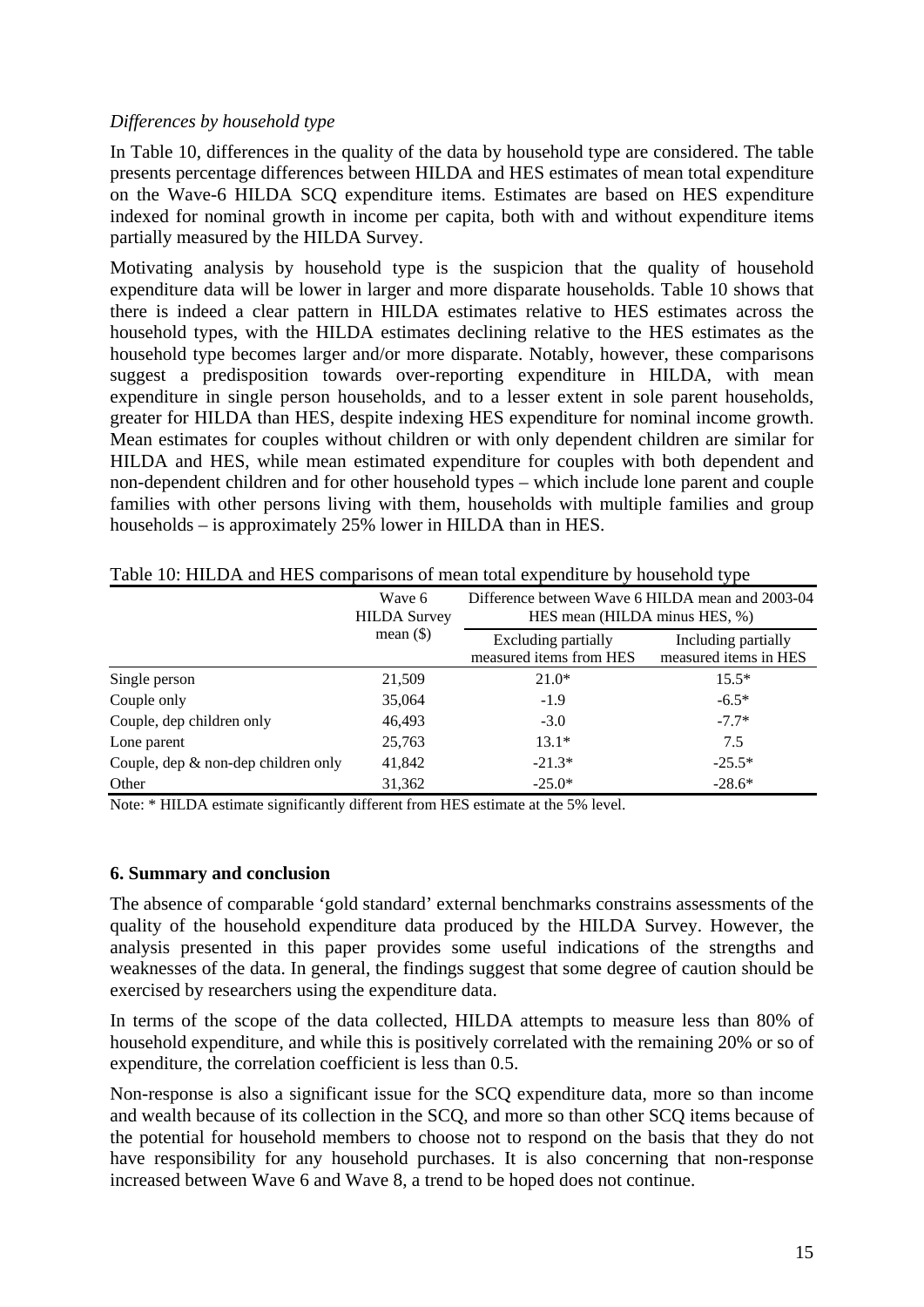In terms of the quality of the data actually collected, the HILDA SCQ appears to on average do a reasonable job of measuring total household expenditure on the items it seeks to measure. However, this overall performance belies the evidence found of significant overall measurement error as well as specific problems of measurement of individual expenditure items. Substantial within-household disagreement on household expenditure is evident among households that have multiple respondents to the SCQ questions, implying considerable measurement error in the data. With respect to individual expenditure items, comparisons with the 2003-04 HES suggest substantial problems of under-reporting of expenditure on some items and over-reporting of expenditure on others. However, it should also be emphasised that there are considerable differences in quality evident across the expenditure items. The most problematic items are those purchased irregularly, most notably durables and home renovations, repairs and maintenance. Regularly purchased items appear to be somewhat better measured. In particular, there are indications that grocery expenditure, the single biggest expenditure item and accounting for approximately one quarter of household expenditure, is relatively well measured.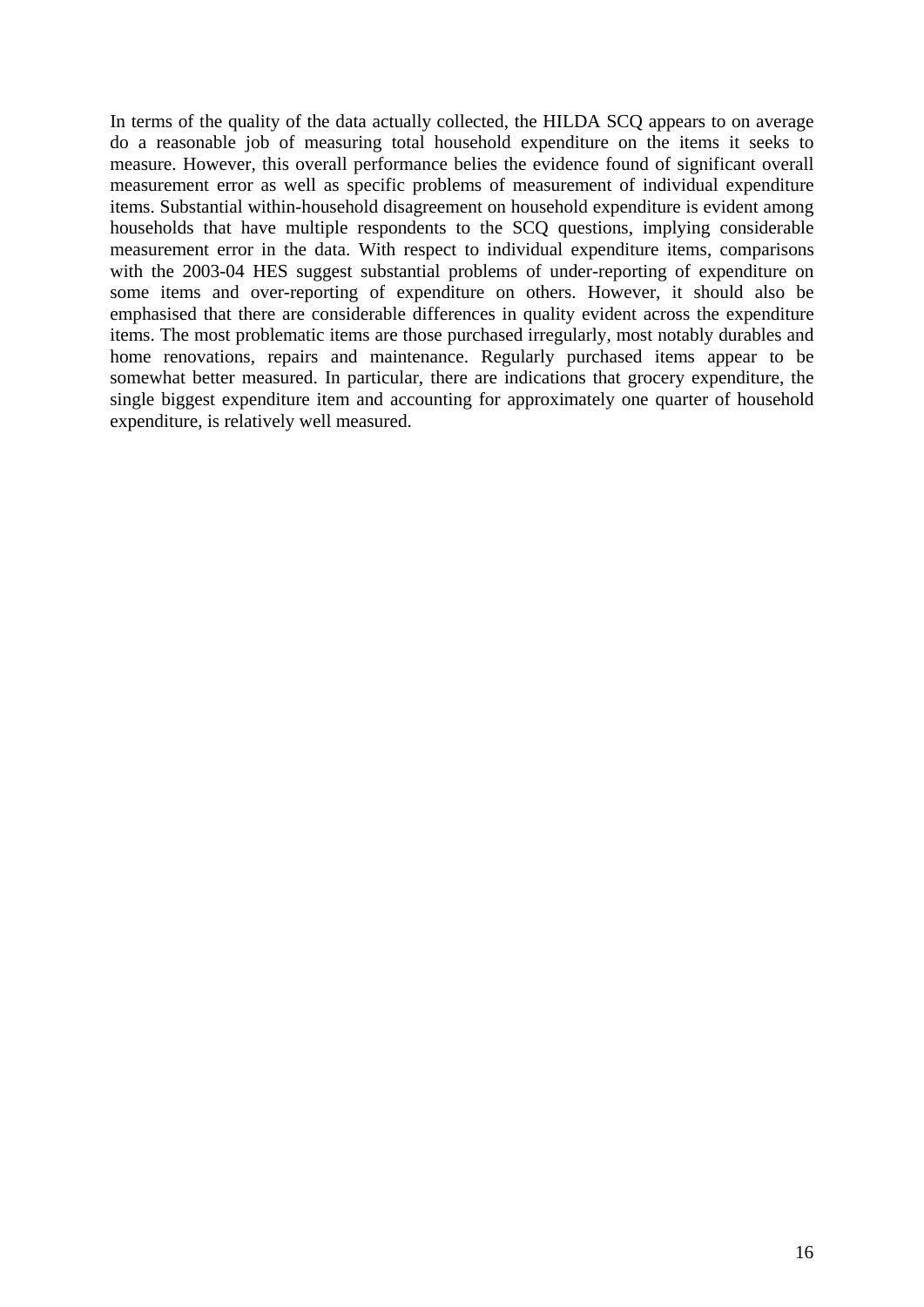## **7. Appendix**

## Table A1: HES expenditure items not collected in the HILDA Survey, Waves 6-9

| 1. Rates, water, land tax, etc.                                                                                                            |                                                                   |
|--------------------------------------------------------------------------------------------------------------------------------------------|-------------------------------------------------------------------|
| 0101030001 Rate payments (selected dwelling) nfd                                                                                           | 1302040101 Local government rates (other property)                |
| 0101030101 Water & sewerage rates & charges (selected dwelling)                                                                            | 1302040102 Land tax (other property)                              |
| 0101030201 Local government rates (selected dwelling)                                                                                      | 1302040201 Water & sewerage rates (other property)                |
| 0101030202 Land tax (selected dwelling)                                                                                                    | 1302040301 Rent payments (other property)                         |
| 0101070201 Body Corporate Payments (selected dwelling)                                                                                     | 1302049901 Body corporate payments (other property)               |
| 1302040001 Rate payments (other property) nfd                                                                                              | 1302049999 Payments for other property nec                        |
| 2. Cleaning, repair & hire of clothing & footwear                                                                                          |                                                                   |
| 0603010101 Dry cleaning & laundering of clothes                                                                                            | 0603010301 Footwear repairs & alterations                         |
| 0603010201 Clothing repairs & alterations                                                                                                  | 0603010401 Hire of clothing & footwear                            |
| 3. Floor coverings                                                                                                                         |                                                                   |
| 0701010601 Carpets                                                                                                                         | 0701010901 Floor tiles                                            |
| 0701010701 Floor rugs, mats & matting                                                                                                      | 0701011001 Other floor coverings                                  |
| 0701010801 Vinyl & other sheet floor coverings                                                                                             |                                                                   |
| 4. Household linen, textiles & window coverings                                                                                            |                                                                   |
| 0702010101 Bed linen                                                                                                                       | 0702010601 Table & kitchen linen                                  |
| 0702010201 Blankets & travelling rugs                                                                                                      | 0702010701 Curtains                                               |
| 0702010301 Bedspreads & continental quilts                                                                                                 | 0702010801 Blinds                                                 |
| 0702010401 Pillows & cushions                                                                                                              | 0702010901 Other household textiles                               |
| 0702010501 Towels & face washers                                                                                                           | 0702019999 Household linen & furnishings (excl. ornamental) nec   |
|                                                                                                                                            |                                                                   |
| 5. Paintings, ornaments, tableware, glassware, cooking utensils, etc.<br>0702020101 Paintings, carvings & sculptures                       | 0704010301 Cutlery                                                |
| 0702029999 Ornamental furnishings nec                                                                                                      |                                                                   |
| 0704010101 Tableware                                                                                                                       | 0704010401 Cooking utensils<br>0704010501 Cleaning utensils       |
| 0704010201 Glassware                                                                                                                       | 0704019999 Glassware, tableware, cutlery & household utensils nec |
|                                                                                                                                            |                                                                   |
| 6. Gardening & power tools                                                                                                                 |                                                                   |
| 0705010101 Lawnmowers (incl. electric)                                                                                                     | 0705010301 Other hand $&$ power tools                             |
| 0705010201 Gardening tools                                                                                                                 |                                                                   |
| 7. Phones, household tools, etc.                                                                                                           |                                                                   |
| 0705019901 Mobile phones                                                                                                                   | 0705019999 Tools & other household durables nec                   |
| 0705019902 Telephone handset (purchase)                                                                                                    | 0801010101 Nails, screws & other fasteners                        |
| 0705019904 Answering machines                                                                                                              |                                                                   |
| 8. Gardening products, swimming pool chemicals                                                                                             |                                                                   |
| 0801010601 Trees, shrubs & plants                                                                                                          | 0801010801 Swimming pool chemicals                                |
| 0801010701 Other gardening products                                                                                                        |                                                                   |
| 9. Postal charges, public phone calls                                                                                                      |                                                                   |
| 0801020101 Postal charges                                                                                                                  |                                                                   |
|                                                                                                                                            |                                                                   |
| 10. Household services                                                                                                                     |                                                                   |
| 0801040101 Pest control services                                                                                                           | 0801040401 Home help services                                     |
| 0801040201 Gardening services<br>0801040301 Private rubbish removals                                                                       | 0801040499 Housekeeping & cleaning services (incl. ironing) nec   |
|                                                                                                                                            | 0801049901 Security services                                      |
| 0801040400 Housekeeping & cleaning services (incl. ironing) nfd                                                                            | 0801049999 Household services nec                                 |
| 11. Repair, maintenance & hire of household durables                                                                                       |                                                                   |
| 0801060101 Carpet cleaning                                                                                                                 | 0801060401 Repair & maintenance of tools                          |
| 0801060201 Repair & maintenance of soft furnishings                                                                                        | 0801069999 Repair & maintenance of household durables nec         |
| 0801060301 Repair & maintenance of audiovisual equipment & personal                                                                        | 0801070101 Hire of tools                                          |
| computers                                                                                                                                  | 0801079999 Hire of household durables nec                         |
| 0801060399 Repair & maintenance of household appliances nec                                                                                |                                                                   |
| 12. Therapeutic appliances, hospital/nursing home charges, etc.                                                                            |                                                                   |
| 0903020101 Surgical dressings                                                                                                              | 0999990101 Hospital & nursing home charges                        |
| 0903020201 Therapeutic appliances & equipment (excl. hire)                                                                                 | 0999990201 Hire of therapeutic appliances                         |
| 13. Purchase of bicycle                                                                                                                    |                                                                   |
| 1001020301 Purchase of bicycle                                                                                                             |                                                                   |
| 14. Compulsory registration of vehicle                                                                                                     |                                                                   |
| 1001040101 Compulsory registration of motor vehicle (other than motor 1001040301 Compulsory registration of motor cycle, caravan & trailer |                                                                   |
| cycle)                                                                                                                                     |                                                                   |
|                                                                                                                                            |                                                                   |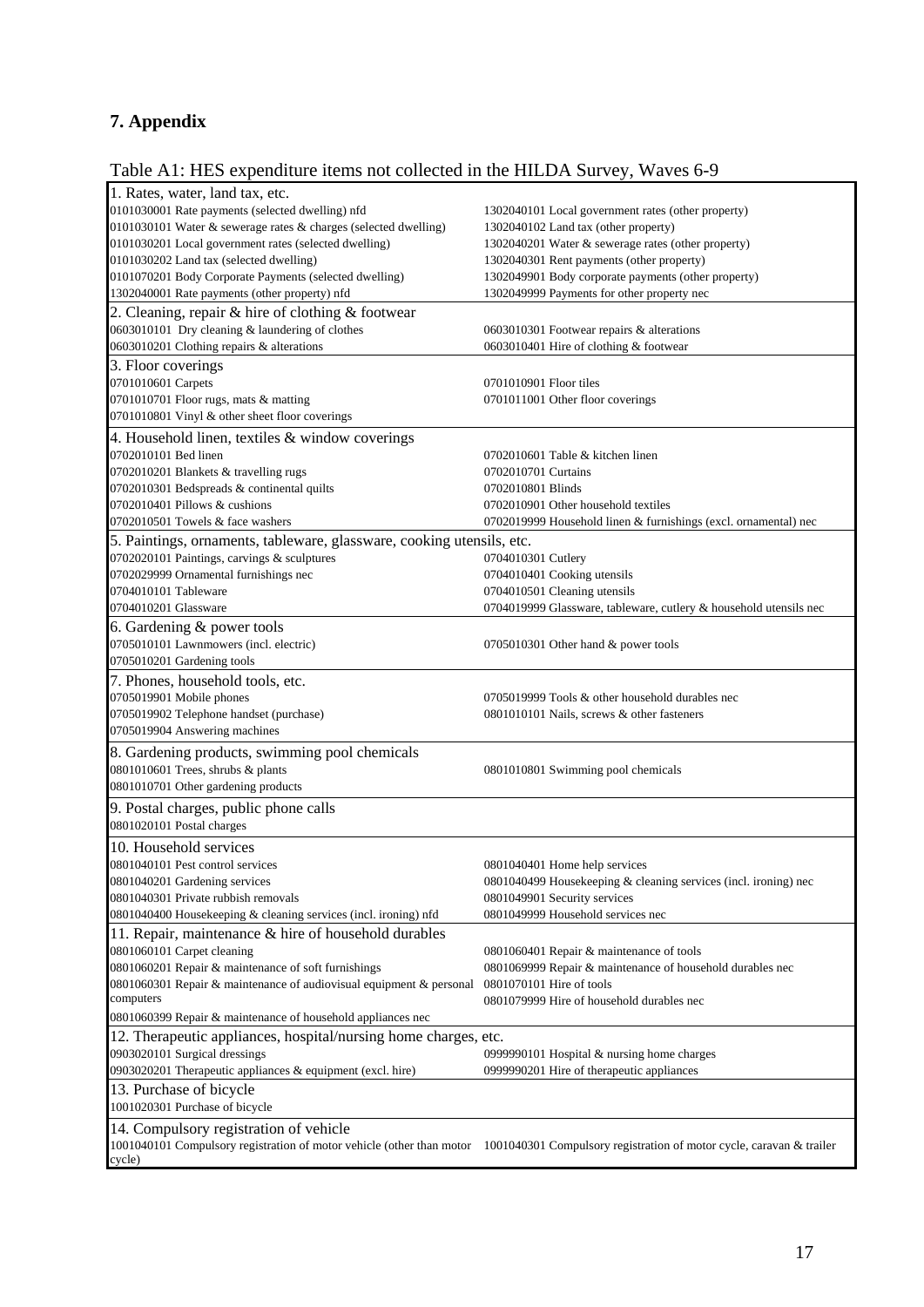## Table A1 continued: HES expenditure items not collected in the HILDA Survey, Waves 6-9

| 15. Driving-related & other transport-related expenses                                                       |                                                                                                         |
|--------------------------------------------------------------------------------------------------------------|---------------------------------------------------------------------------------------------------------|
| 1001060301 Driver's licence                                                                                  | 1001069901 Road tolls                                                                                   |
| 1001060401 Parking fees                                                                                      | 1001069999 Vehicle charges (incl. hire of accessories) nec                                              |
| 1001060501 Driving lessons                                                                                   | 1001080201 Air fares (excl. holiday)                                                                    |
| 1001060601 Subscription to motor organisations                                                               | 1001080301 Removalists charges                                                                          |
| 1001060701 Vehicle hire & leasing expenses (non-holiday)                                                     | 1001089999 Fare & freight charges (excl. holidays & public transport)                                   |
|                                                                                                              | nec                                                                                                     |
| 16. Computer games & software, CDs, DVDs, etc.                                                               |                                                                                                         |
| 1101030100 TV games & computer software nfd                                                                  | 1101030401 Pre-recorded compact discs & records (audio)                                                 |
| 1101030101 Computer software - games                                                                         | 1101030501 Audio cassettes & tapes                                                                      |
| 1101030102 Computer software (excl. games)                                                                   | 1101039901 Blank computer media                                                                         |
| 1101030199 TV games & computer software nec                                                                  | 1101039999 Blank & pre-recorded media nec                                                               |
| 1101030201 Blank video cassettes & video discs<br>1101030301 Pre-recorded video cassettes & video discs      | 1102020301 Hire of video cassette tapes & TV/computer games                                             |
|                                                                                                              |                                                                                                         |
| 17. Books, newspapers, magazines                                                                             |                                                                                                         |
| 1101040101 Books                                                                                             | 1101040301 Magazines & comics                                                                           |
| 1101040201 Newspapers                                                                                        | 1101049999 Books, newspapers, magazines & other printed material nec                                    |
| 18. Photographic film, optical goods, professional photography                                               |                                                                                                         |
| 1101050201 Photographic film & chemicals (incl. developing)                                                  | 1101050501 Studio & other professional photography                                                      |
| 1101050301 Sunglasses (excl. prescription)                                                                   | 1102030101 Repair of optical & photographic equipment                                                   |
| 1101050401 Other optical goods                                                                               |                                                                                                         |
| 19. Musical instruments & accessories                                                                        |                                                                                                         |
| 1101050601 Musical instruments & accessories                                                                 |                                                                                                         |
| 20. Toys, sports equipment & recreational equipment                                                          |                                                                                                         |
| 1101050901 Toys                                                                                              | 1101051198 Sports equipment nec                                                                         |
| 1101051001 Camping equipment                                                                                 | 1101059901 Above ground pool                                                                            |
| 1101051100 Sports equipment nfd                                                                              | 1101059902 Art & craft materials                                                                        |
| 1101051101 Fishing equipment                                                                                 | 1101059999 Recreational & educational equipment nec                                                     |
| 1101051102 Golf equipment (excl. specialist sports shoes)                                                    | 1102020401 Hire of sports equipment                                                                     |
| 1101051103 Specialist sports shoes                                                                           | 1102029999 Hire of recreational & educational equipment nec                                             |
| 1101051104 Water sport, snow sport & skating equipment                                                       | 1102030201 Repair of sports equipment                                                                   |
| 1101051105 Bats, sticks, racquets & balls for field & court games                                            | 1102039999 Repair of recreational & educational equipment (excl.                                        |
|                                                                                                              | audiovisual equipment) nec                                                                              |
| 21. Gambling                                                                                                 |                                                                                                         |
| 1102010000 Gambling nfd                                                                                      | 1102010501 Blackjack, roulette & other casino-type games                                                |
| 1102010101 Lottery tickets                                                                                   | 1102010601 TAB - betting (excl. animal racing)                                                          |
| 1102010201 Lotto type games & instant lottery (scratch cards)<br>1102010301 TAB, on course betting & related | 1102010701 Club & casino broadcast gaming<br>1102019999 Gambling nec                                    |
| 1102010401 Poker machines & ticket machines                                                                  |                                                                                                         |
|                                                                                                              |                                                                                                         |
| 22. Sporting fees & charges                                                                                  |                                                                                                         |
| 1102040101 Health & fitness studio charges                                                                   | 1102040501 Green fees                                                                                   |
| 1102040201 Sporting club subscriptions                                                                       | 1102040601 Sports lessons                                                                               |
| 1102040301 Squash court hire charges                                                                         | 1102040701 Spectator admission fees to sport                                                            |
| 1102040401 Ten pin bowling charges                                                                           | 1102049999 Sports fees & charges nec                                                                    |
| 23. Entertainment expenses                                                                                   |                                                                                                         |
| 1102050101 Cinema fees & charges<br>1102050200 Live theatre fees & charges nfd                               | 1102990101 Day trips & other excursions<br>1102990201 Amusement arcade machines                         |
| 1102050201 Music concert fees & charges                                                                      | 1102990301 Culture course                                                                               |
| 1102050299 Live theatre fees & charges nec                                                                   | 1102990302 Recreation course                                                                            |
| 1102050301 Dance & nightclub fees & charges                                                                  |                                                                                                         |
| 1102050401 National park fees & charges                                                                      | 1102990303 Life education program<br>1102990399 Culture & recreation lessons (excl. sports lessons) nec |
| 1102050402 Zoo fees & charges                                                                                | 1102999901 Pay TV fees                                                                                  |
| 1102050501 Art gallery & museum fees & charges                                                               | 1102999905 Charges for physical recreation nec                                                          |
| 1102050601 Clubs & association subscriptions (excl. sports clubs)                                            | 1102999998 Recreational & educational services nec                                                      |
| 24. Animal expenses                                                                                          |                                                                                                         |
| 1104010000 Animal expenses nfd                                                                               | 1104019901 Animal fees (incl. registration)                                                             |
| 1104010101 Animal purchases                                                                                  | 1104019902 Animal care & grooming                                                                       |
| 1104010301 Veterinary charges                                                                                | 1104019903 Animal health products                                                                       |
| 1104010401 Animal minding charges                                                                            | 1104019999 Animal expenses nec                                                                          |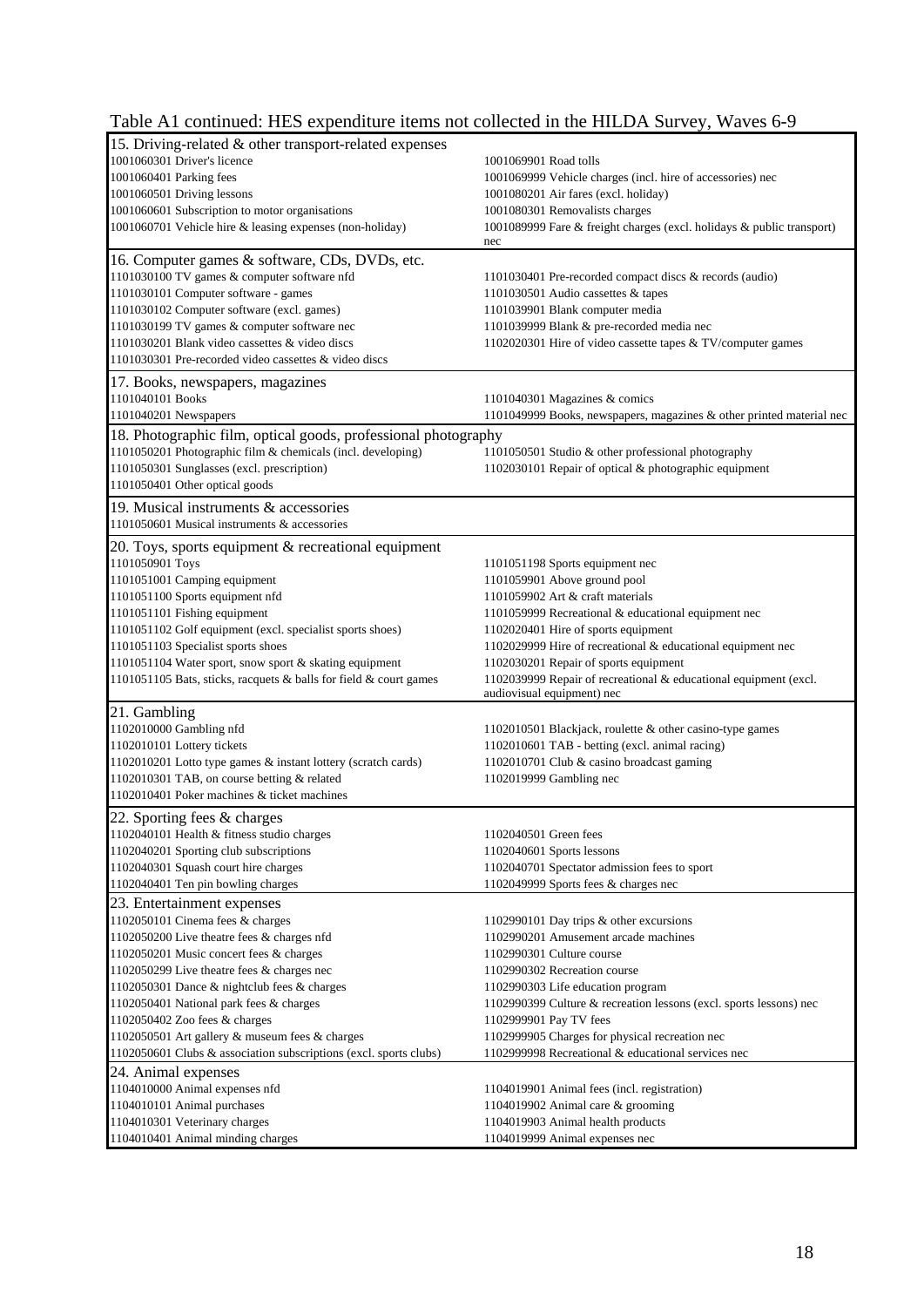| 25. Hair & personal care services                                      |                                                                          |
|------------------------------------------------------------------------|--------------------------------------------------------------------------|
| 1201020000 Hair services nfd                                           | 1201020201 Hair services (female)                                        |
| 1201020101 Hair services (male)                                        | 1201029999 Personal care services nec                                    |
| 26. Stationery                                                         |                                                                          |
| 1301010000 Stationery equipment nfd                                    | 1301010301 Cards, envelopes & forms                                      |
| 1301010101 Pens                                                        | 1301019999 Stationery equipment nec                                      |
| 1301010201 Paper & writing pads                                        |                                                                          |
| 27. Watches, clocks, jewellery, handbags                               |                                                                          |
| 1301990101 Watches                                                     | 1301990201 Jewellery                                                     |
| 1301990102 Clocks (incl. timers)                                       | 1301990301 Travel goods, handbags, umbrellas, wallets & related          |
| 28. Interest on loans & credit cards                                   |                                                                          |
| 0101070101 Loans for alterations & additions - interest component      | 1302010299 Loans - interest component (excl. housing loans) nec          |
| 1302010201 Loans for vehicle - interest component                      | 1302010301 Interest payments on credit card purchases                    |
| 1302010202 Loans for holiday - interest component                      | 1302010401 Interest payments on credit card cash advances                |
| 29. Miscellaneous fees                                                 |                                                                          |
| 1302050000 Fees nfd                                                    | 1302050502 Financial institution charges & fees on financial institution |
| 1302050101 Union dues, professional association subscriptions          | accounts                                                                 |
| 1302050201 Legal fees                                                  | 1302050599 Duties, taxes & charges on financial institution accounts nec |
| 1302050301 Accountant & tax agent fees                                 | 1302059901 Fees nec - government                                         |
| 1302050401 Lease payments (excl. vehicle leases)                       | 1302059902 Fees nec - private                                            |
| 1302050501 Government duties, taxes & charges on financial institution |                                                                          |
| accounts                                                               |                                                                          |
| 30. Cash gifts, donations to charity                                   |                                                                          |
| 1302990200 Cash gifts, donations to charity nfd                        | 1302990202 Cash gifts, donations to churches, synagogues & related       |
| 1302990201 Cash gifts, donations to family or friends                  | 1302990299 Cash gifts, donations to charity nec                          |
| 31. Fines & miscellaneous services                                     |                                                                          |
| 1302990401 Fines                                                       | 1302999901 Counselling services                                          |
| 1302990601 Personal advertising & related                              | 130299902 Delivery charges not associated with a specific good           |
| 1302990701 Non-holiday accommodation                                   | 1302999998 Miscellaneous services nec                                    |
| 1302990801 Repair of miscellaneous goods                               |                                                                          |
|                                                                        |                                                                          |

### Table A1 continued: HES expenditure items not collected in the HILDA Survey, Waves 6-9

#### Table A2: HES expenditure items partially collected in Waves 6-9 of the HILDA Survey

| 0801010000 Household non-durables nfd                                                                                                          | 1301999999 Miscellaneous goods nec                                                                   |
|------------------------------------------------------------------------------------------------------------------------------------------------|------------------------------------------------------------------------------------------------------|
| 0801019999 Household non-durables nec                                                                                                          | 1001040103 Combined compulsory registration & insurance of motor<br>vehicle (other than motor cycle) |
| 0903000000 Medicines, pharmaceutical products & therapeutic appliances 1001040303 Combined compulsory registration & insurance of motor<br>nfd | cycle, caravan & trailer                                                                             |
| 0903029999 First aid supplies, therapeutic appliances $\&$ equipment nec                                                                       | 1101050101 Photographic equipment (excl. film & chemicals)                                           |
| 09999999999 Other medical care $&$ health expenses nec                                                                                         | 1101050702 Registration & insurance of boat                                                          |
| 120101 Toiletries & cosmetics                                                                                                                  | 1101050799 Boat purchase, parts & operation nec                                                      |
| 1301990401 Ice                                                                                                                                 | 1101050802 Registration & insurance of aircraft                                                      |
| 1301999902 Baby goods (excl. clothing)                                                                                                         | 1101050899 Aircraft purchase, parts & operation nec                                                  |
| 1301999903 Christmas decorations                                                                                                               |                                                                                                      |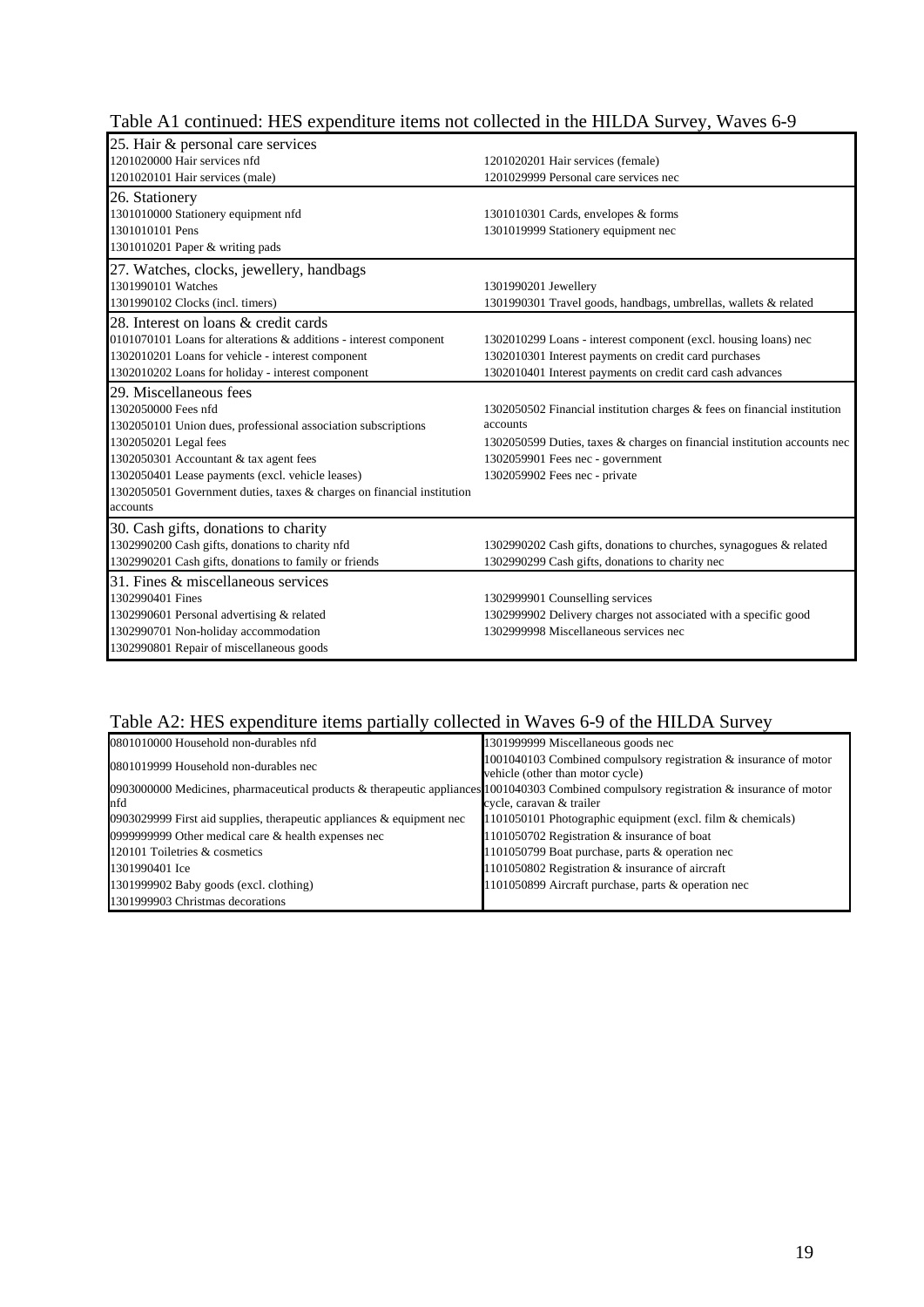|  | Table A3: HES expenditure items collected in Waves 6-9 of the HILDA Survey |  |  |  |  |
|--|----------------------------------------------------------------------------|--|--|--|--|
|  |                                                                            |  |  |  |  |

| 0101010101 Rent payments                                                                                   | 1001040302 Compulsory insurance of motor cycle, caravan & trailer |
|------------------------------------------------------------------------------------------------------------|-------------------------------------------------------------------|
| 0101020101 Mortgage repayments - interest component (sel. dwelling)                                        | 1001040401 Other insurance of motor cycle, caravan & trailer      |
| 010104 Home $&$ /or contents insurance                                                                     | 100105 Vehicle parts & accessories purchased separately           |
| 010105 Repairs & maintenance (contractors)                                                                 | 100106 Vehicle servicing & other charges                          |
| 010106 Repairs & maintenance - materials                                                                   | 100107 Public transport fares                                     |
| 02 Domestic fuel & power                                                                                   | 1001080101 Taxi fares                                             |
| 03 Food & non-alcoholic beverages                                                                          | 110101 Audiovisual equipment & parts                              |
| 04 Alcoholic beverages                                                                                     | 1101020101 Home computer equipment (incl. pre-packaged software)  |
| 05 Tobacco products                                                                                        | 1101050701 Purchase of boat                                       |
| 06 Clothing & footwear (excl. 0603)                                                                        | 1101050801 Purchase of aircraft                                   |
| 0701010201 Bedroom furniture                                                                               | 1102020101 Hire of television                                     |
| 0701010301 Lounge/dining room furniture                                                                    | 1102020201 Hire of video cassette recorder                        |
| 0701010401 Outdoor/garden furniture                                                                        | 1102999902 Internet charges (account)                             |
| 0701010501 Other furniture                                                                                 | 1102999903 Internet charges (not account)                         |
| 0703 Household appliances                                                                                  | 1103 Holiday expenses                                             |
| 0801010201 Household soaps & detergents                                                                    | 11040102 Animal food                                              |
| 0801010301 Household polishes                                                                              | 1302010101 Mortgage repayments - interest (other property)        |
| 0801010401 Other household cleaning agents                                                                 | 130202 Education fees for primary & secondary school              |
| 0801010501 Household paper products (excl. stationery)                                                     | 30203 Fees paid to other education providers                      |
| 0801010901 Foodwraps (excl. paper)                                                                         | 1302040401 Insurance (other property)                             |
| 080103 Telephone charges                                                                                   | 1302990501 Personal belongings insurance                          |
| 080105 Child care services                                                                                 | 302990901 Travel insurance - selected payments                    |
| 080108 Household appliance repairs insurance                                                               | 1601010301 Additions & extensions                                 |
| 090101 Health insurance                                                                                    | 1601010401 Internal renovations                                   |
| 0902 Health practitioner's fees                                                                            | 1601010501 Insulation                                             |
| 0903 Medicines, pharm. products & therapeutic appliances (excl. 090302) 1601010601 In-ground swimming pool |                                                                   |
| 100101 Purchase of motor vehicle                                                                           | 1601010701 Outside building                                       |
| 1001020101 Purchase of caravan (other than selected dwelling)                                              | 1601010801 Landscape contractor                                   |
| 1001020201 Purchase of trailer                                                                             | 1601010901 Other outside improvements                             |
| 100103 Motor vehicle fuel, lubricants & additives                                                          | 1601019999 Capital housing costs nec                              |
| 1001040102 Compulsory insurance of motor vehicle (excl. motor cycle)                                       | 1701010201 Life insurance                                         |
| 1001040201 Other insurance of motor vehicle (other than motor cycle)                                       |                                                                   |

Table A4: HES expenditure items collected in the HILDA Survey Waves 1-5 (used to produce Figure 1)

| Wave 1    | 010101 (rent payments), 010102 (mortgage repayments – interest component), 03 (food and non-alcoholic drinks), 080105<br>(child care services) and 05 (tobacco products). 120101 (toiletries and cosmetics) is included in the partially measured items.                                                                                                                                                                                                                                                                                                                                                                                                                                                                                                                                                                                                                                                         |
|-----------|------------------------------------------------------------------------------------------------------------------------------------------------------------------------------------------------------------------------------------------------------------------------------------------------------------------------------------------------------------------------------------------------------------------------------------------------------------------------------------------------------------------------------------------------------------------------------------------------------------------------------------------------------------------------------------------------------------------------------------------------------------------------------------------------------------------------------------------------------------------------------------------------------------------|
| Waves 2-4 | 010101 (rent payments), 010102 (mortgage repayments – interest component), 03 (food and non-alcoholic drinks) and 080105<br>(child care services). 120101 (toiletries and cosmetics) is included in the partially measured items.                                                                                                                                                                                                                                                                                                                                                                                                                                                                                                                                                                                                                                                                                |
| Wave 5    | As per Waves 6-8, but with the removal of 010104 (home insurance), 07 (furniture), 080108 (household appliance repairs<br>insurance), 100101 (purchase of motor vehicle), 100102 (purchase of other vehicle), 100104 (vehicle registration and<br>insurance), 100105 (vehicle parts and accessories), 100106 (vehicle servicing), 11010501-11010509 (purchase of boat,<br>aircraft), 1102999902 (internet charges), 1102999903 (internet charges – not account), 1302040401 (other property insurance),<br>1302990901 (travel insurance), and 1701010201 (life insurance) and with the addition of 110105 (recreational and educational<br>equipment), 110202 (hire of recreational and educational equipment), 110203 (repair of recreational and educational<br>equipment), 110201 (gambling), 110204 (sports fees and charges), 110205 (entertainment) and 110299 (recreational and<br>educational services). |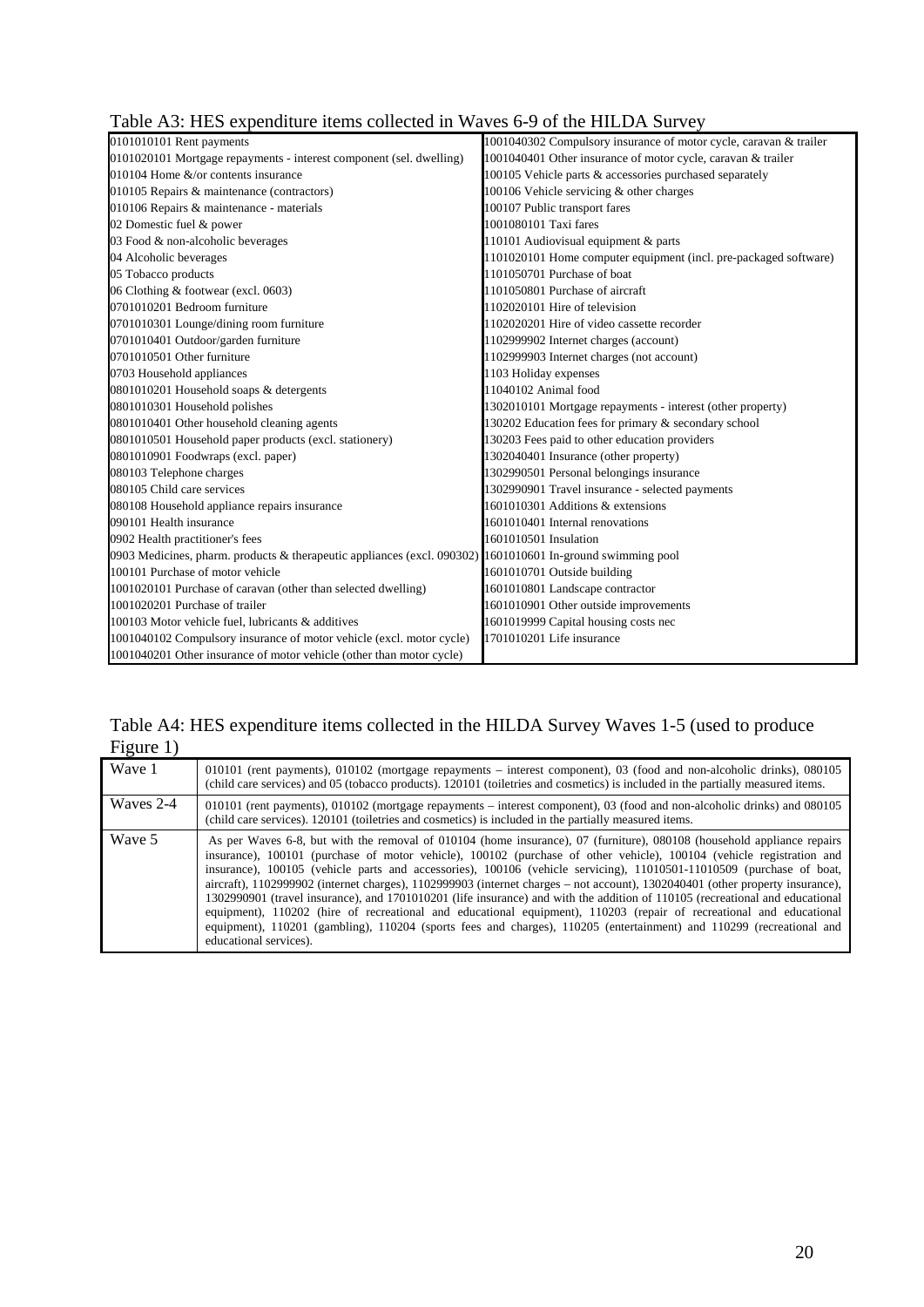|  |  |  |  |  | Table A5: HES expenditure items contained in each HILDA (Waves 6-9) SCQ expenditure item |
|--|--|--|--|--|------------------------------------------------------------------------------------------|
|--|--|--|--|--|------------------------------------------------------------------------------------------|

| Fully measured                                                                    | Partially measured                                         |
|-----------------------------------------------------------------------------------|------------------------------------------------------------|
| 1. Groceries                                                                      |                                                            |
| 03 Food and non-alcoholic beverages (excluding 0311 Meals in restaurants, etc.)   | 0801010000 Household non-durables nfd                      |
| 0801010201 Household soaps & detergents                                           | 0801019999 Household non-durables nec                      |
| 0801010301 Household polishes                                                     | 120101 Toiletries and cosmetics                            |
| 0801010401 Other household cleaning agents                                        | 1301990401 Ice                                             |
| 0801010501 Household paper products (excl. stationery)                            | 1301999902 Baby goods (excl. clothing)                     |
| 0801010901 Foodwraps (excl. paper)                                                | 1301999903 Christmas decorations                           |
| 11040102 Animal food                                                              | 1301999999 Miscellaneous goods nec                         |
| 2. Alcohol                                                                        |                                                            |
| 04 Alcoholic beverages                                                            |                                                            |
|                                                                                   |                                                            |
| 3. Cigarettes and tobacco                                                         |                                                            |
| 05 Tobacco products                                                               |                                                            |
| 4. Public transport and taxis                                                     |                                                            |
| 100107 Public transport fares                                                     |                                                            |
| 1001080101 Taxi fares                                                             |                                                            |
| 5. Meals eaten out                                                                |                                                            |
| 0311 Meals in restaurants, etc.                                                   |                                                            |
|                                                                                   |                                                            |
| 6. Motor vehicle fuel                                                             |                                                            |
| 100103 Motor vehicle fuel, lubricants & additives                                 |                                                            |
| 7. Clothing and footwear                                                          |                                                            |
| 06 Clothing & footwear (excluding 0603 Cleaning, repair and hire of clothing)     |                                                            |
| 8. Telephone rent and calls, internet charges                                     |                                                            |
| 080103 Telephone charges                                                          |                                                            |
| 1102999902 Internet charges (account)                                             |                                                            |
| 1102999903 Internet charges (not account)                                         |                                                            |
|                                                                                   |                                                            |
| 9. Holidays and holiday travel costs                                              |                                                            |
| 1103 Holiday expenses                                                             |                                                            |
| 10. Private health insurance                                                      |                                                            |
| 090101 Health insurance                                                           |                                                            |
| 11. Other insurance                                                               |                                                            |
| 010104 Home &/or contents insurance                                               | 1001040103 Combined compulsory registration &              |
| 080108 Household appliance repairs insurance                                      | insurance of motor vehicle (other than motor cycle)        |
| 1001040102 Compulsory insurance of motor vehicle (excl. motor cycle)              | 1001040303 Combined compulsory registration &              |
|                                                                                   | insurance of motor cycle, caravan & trailer                |
| 1001040201 Other insurance of motor vehicle (other than motor cycle)              |                                                            |
| 1001040302 Compulsory insurance of motor cycle, caravan & trailer                 | 1101050702 Registration & insurance of boat                |
| 1001040401 Other insurance of motor cycle, caravan & trailer                      | 1101050802 Registration & insurance of aircraft            |
| 1302040401 Insurance (other property)                                             |                                                            |
| 1302990501 Personal belongings insurance                                          |                                                            |
| 1302990901 Travel insurance - selected payments                                   |                                                            |
| 1701010201 Life insurance                                                         |                                                            |
| 12. Fees paid to health practitioners                                             |                                                            |
| 0902 Health practitioner's fees                                                   | 0999999999 Other medical care & health expenses nec        |
| 13. Medicines, prescriptions and pharmaceuticals                                  |                                                            |
| 0903 Medicines, pharm. products $&$ therapeutic appliances (excluding 090302      | 0903000000 Medicines, pharmaceutical products &            |
| Therapeutic appliances & equipment, etc. and 0903000000 Medicines, pharmaceutical | therapeutic appliances nfd                                 |
| products & therapeutic appliances nfd)                                            | 0903029999 First aid supplies, therapeutic appliances $\&$ |
|                                                                                   | equipment nec                                              |
| 14. Electricity, gas bills and other heating fuel                                 |                                                            |
| 02 Domestic fuel & power                                                          |                                                            |
|                                                                                   |                                                            |
| 15. Repairs, renovation and maintenance to home                                   |                                                            |
| 010105 Repairs & maintenance (contractors)                                        |                                                            |
| 010106 Repairs & maintenance - materials                                          |                                                            |
| 1601010301 Additions & extensions                                                 |                                                            |
| 1601010401 Internal renovations                                                   |                                                            |
| 1601010501 Insulation                                                             |                                                            |
| 1601010601 In-ground swimming pool                                                |                                                            |
| 1601010701 Outside building                                                       |                                                            |
| 1601010801 Landscape contractor                                                   |                                                            |
| 1601010901 Other outside improvements                                             |                                                            |
| 1601019999 Capital housing costs nec                                              |                                                            |
| 16. Motor vehicle repairs and maintenance                                         |                                                            |
| 100105 Vehicle parts & accessories purchased separately                           |                                                            |
| 100106 Vehicle servicing & other charges                                          |                                                            |
|                                                                                   |                                                            |